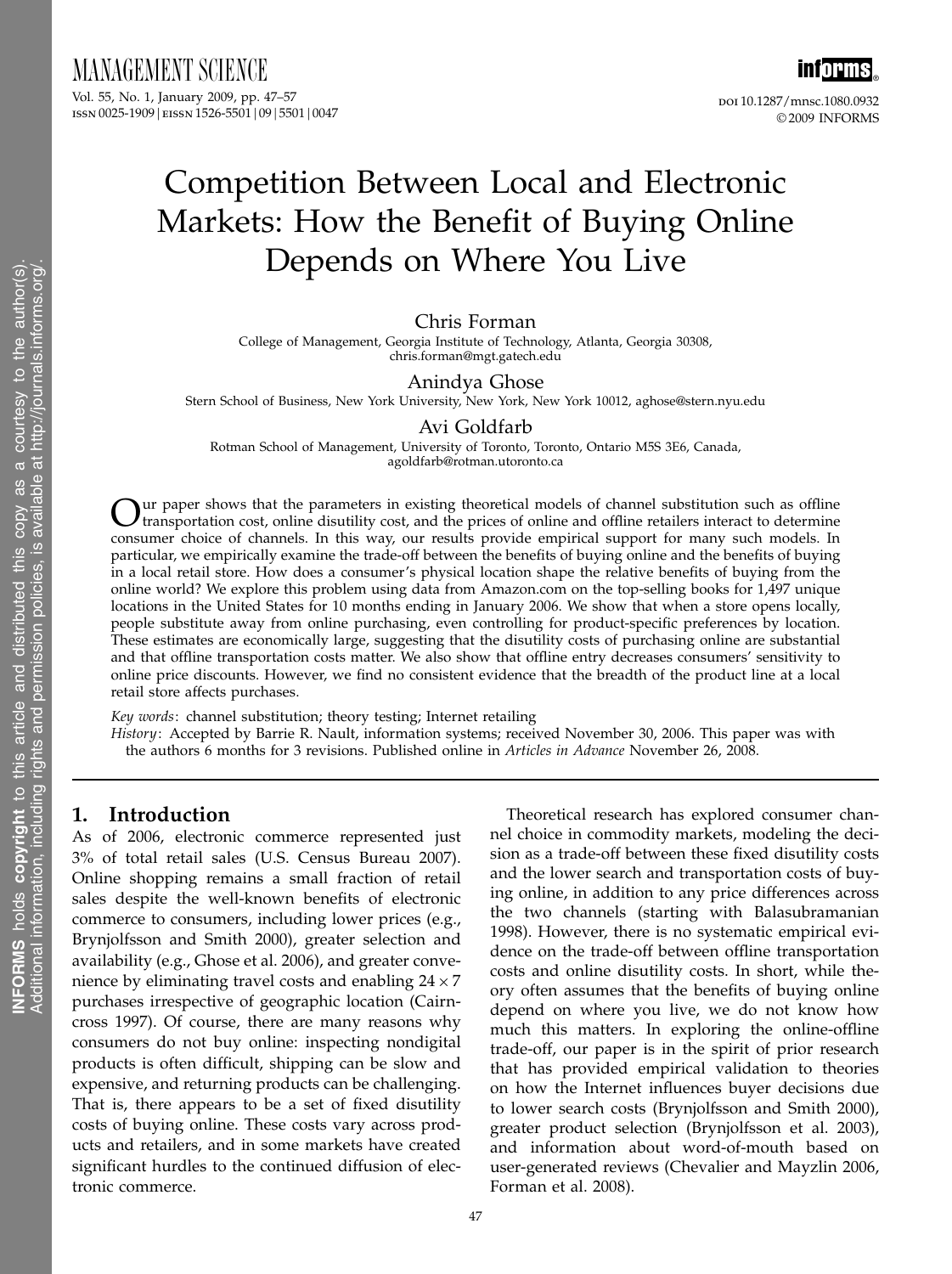Using monthly data from Amazon.com on topselling books in 1,497 local markets over the 10 months from April 2005 to January 2006, we show that distance to a local store matters in online purchasing and that distance mitigates online price effects. In particular, we examine how entry by Wal-Mart, Target, Barnes and Noble, and Borders changes the types of products bought online in the location where the store entered and compare this to the types of products bought in locations that did not experience such entry. Our method controls for differences in consumer preferences across locations through productlocation fixed effects. Thus, we use store entry to identify the effects of improved offline options on online choice using a difference-in-difference strategy. By focusing on books, we study a commodity product where brand-specific and product-specific factors are less likely to influence channel substitution, and where purchase-related factors that cannot be determined digitally (Lal and Sarvary 1999) are relatively unimportant. Moreover, e-commerce book sales are high (so the trade-off we explore is economically important) and online disutility costs are relatively low (so our estimates of online disutility costs relative to offline transportation costs are likely to be conservative, in comparison to other products). Books also have the advantage of having one dominant online retailer

making it possible to identify the appropriate scope for the study. We find that people substitute away from online purchasing toward offline purchasing when a store opens locally: people appear to respond to increased convenience in the offline channel. After a discount retailer (Wal-Mart/Target) or a large specialty store (Barnes and Noble/Borders) enters a market, local online purchases of the nationally most popular products decline relative to purchases of products unlikely to be prominent, or even available, offline. These effects are economically large, suggesting substantial disutility costs of purchasing online, even for books. We also show that offline entry decreases consumers' sensitivity to online price discounts. However, we do not find consistent evidence that the breadth of the product line at a local retail store affects purchases. Although Barnes and Noble has a much wider selection of books than Wal-Mart, entry by either has the same primary effect: the most popular products become less likely to be bought online. We attribute this to high offline transportation costs (in expectation) due to uncertain availability of less popular books at offline stores and limited consumer demand for less popular products. However, we do find evidence that offline product selection matters in locations with a university and larger cities, where consumer tastes may be more varied and therefore the

concentration of consumers with preferences for less

popular products is likely higher. Our paper contributes to three areas of research. First, and most importantly, we provide empirical support for assumptions widely used in theoretical models of online-offline channel substitution (Balasubramanian 1998, Pan et al. 2002, Jeffers and Nault 2007, Viswanathan 2005, Chun and Kim 2005, Liu et al. 2006, Moorthy and Zhang 2007, Guo and Liu 2008, Cheng and Nault 2007, and others). By providing evidence for the importance of transportation costs and online disutility costs and shedding light on their relative magnitudes, we provide further insights into results in these papers that often depend on these parameter values.

Second, our paper contributes to a small empirical literature on consumer substitution between online and offline channels (Goolsbee 2001, Ellison and Ellison 2006, Prince 2007). Most of this prior work focuses on cross-price elasticities; our paper explores how offline retail location affects online purchases. Although Brynjolfsson et al. (2008) do examine the role of local characteristics in women's clothing, they focus on how equilibrium market conditions relate to online choices in a cross section. In contrast, the panel nature of our data means that we can separately identify local demand-side preferences from supply-side factors related to retail competition.

Third, and more broadly, this paper advances the emerging empirical literature that studies how online retailing contributes to consumer welfare. Various streams of this literature have shown how Internet retailing benefits consumers with lower prices (surveyed in Baye et al. 2006), lower search costs (Brynjolfsson et al. 2003), higher resale values of new products by providing a more liquid market for used books (Ghose et al. 2005, 2006) and better information about location-specific product preferences through user-generated opinions (Forman et al. 2008). We contribute to this literature by examining the benefits of Internet retailing in improving customer convenience.

## 2. Hypotheses

Our hypotheses build on existing theoretical models that examine consumer substitution between online and offline channels. In particular, our paper is closely related to research on multichannel retailing that utilizes theoretical models of spatially differentiated commodity markets derived from Salop's (1979) circular city model (Balasubramanian 1998, Jeffers and Nault 2007, Viswanathan 2005, Cheng and Nault 2007, Guo and Liu 2008) and from Hotelling's (1929) linear city model (Pan et al. 2002, Chun and Kim 2005, Liu et al. 2006, Moorthy and Zhang 2007). Common assumptions in all of these models are the presence of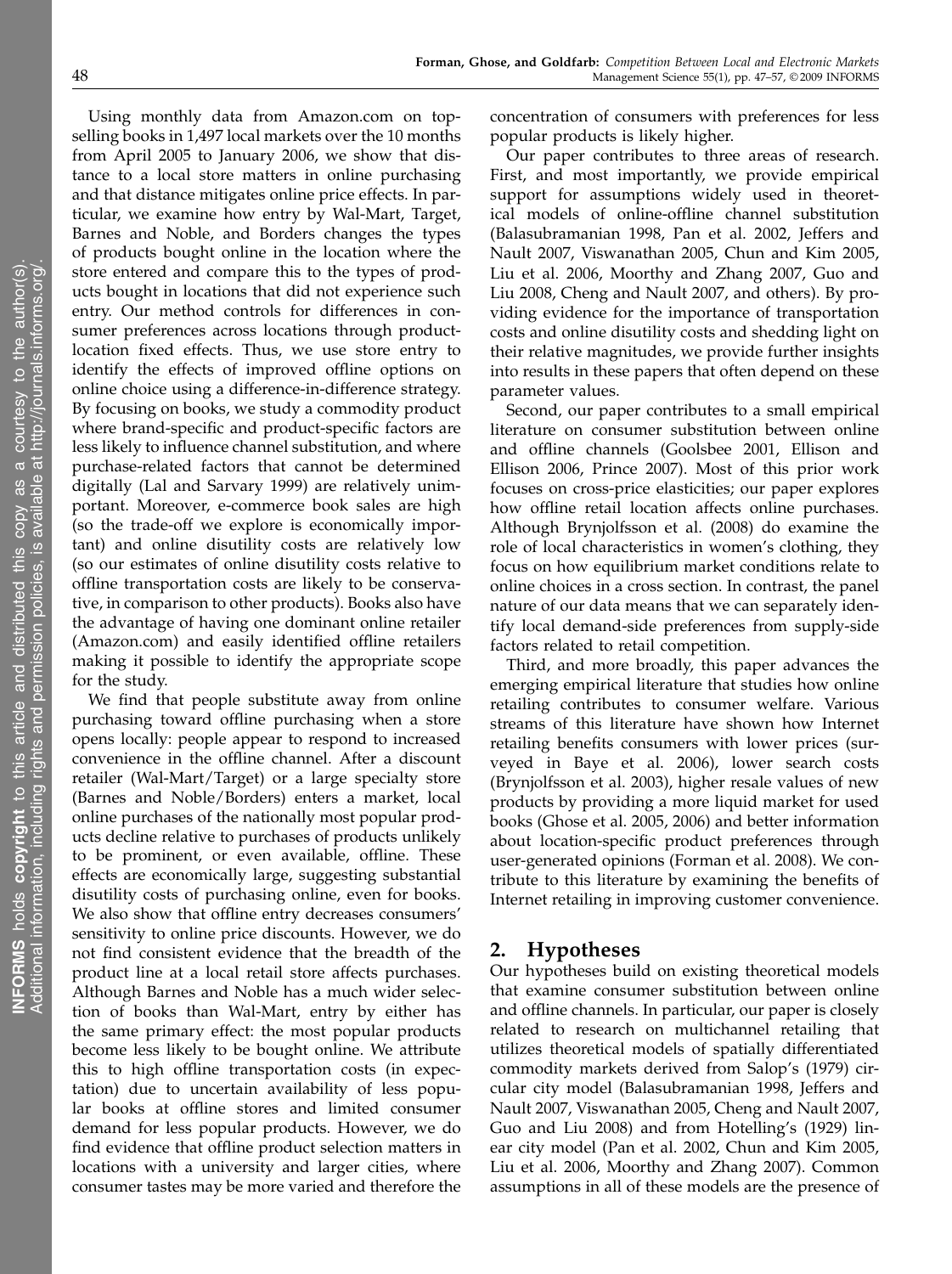transportation costs when consumers use the offline channel and of disutility costs when buying online. In some cases the size of the transportation costs plays a key role in determining the equilibrium that prevails in these models.

As noted above, the core conceptual framework in our paper is derived from spatial models of competition that include a direct marketer, in particular Balasubramanian's (1998) circular city model of offline retailers with a direct retailer in the center. This model includes several key assumptions that motivate our first hypothesis. Consumers buy a single standard product, and have complete information about prices and product availability. Consumers face a finite cost of traveling to traditional retailers that depends on their distance to the retailer. Therefore, consumers have heterogeneous costs of buying offline that depend on their location. These costs may be monetary costs of travel, inconvenience costs, and/or the opportunity cost of time. Consumers have a high reservation price relative to their transportation cost and the product is known to be in stock (so the market is covered and the product is "popular"). In contrast, all consumers face an identical fixed cost of buying from a direct or online channel (e.g., a shipping cost, an inability to assess product quality, or a lack of immediate gratification). Furthermore, in contrast to Viswanathan (2005), there are no switching costs or network externalities that reduce channel switching.

Consumers maximize utility by choosing between the offline and online retailer based on prices, offline transportation costs, and online disutility costs. All else equal, reductions in transportation costs directly increase the utility of purchasing from the offline retailer, and therefore decrease the likelihood that the representative consumer buys from the online retailer. To our knowledge, this direct test of the role of distance in the Balasubramanian (1998) model has not been performed in any prior work.

## Hypothesis 1A (Convenience for Popular Producrs). As distance to offline stores decreases, the likelihood of purchasing a commodity product online decreases.

We also examine the impact of distance to the offline retailer on products that are not stocked in all offline stores. We label such products "less popular." Although not previously emphasized in the literature, product selection may be an important factor in channel choice. Hypothesis 1A assumes consumers are fully informed about the price and availability of products in both channels. This setting is similar to the market for best-selling books. For less popular products, consumers are less certain about the availability of the product at the offline retailer. This

can be viewed as an increase in average offline transportation costs (in expectation) for a given product. As Cheng and Nault (2007) note, an example of such a market might be that for ethnic books in the United States. In such a setting, reduction in the distance to offline stores has a weaker effect on the likelihood a representative consumer buys online for two reasons. First, the reservation value of the representative consumer is lower, so changes in transportation costs have a smaller impact on the likelihood of buying online. Second, the likelihood that any given store has the less popular product is smaller, so the expected transportation cost declines less than if the product was a popular one (and was certain to be available at the offline retailer).

HYPOTHESIS 1B (PRODUCT SELECTION). As distance to offline stores decreases, online purchases of a commodity product that is highly likely to be stocked offline decrease more than online purchases of a commodity product that is less likely to be stocked offline.

For example, take a book that is likely sold at a large specialty store such as Barnes and Noble but not at a discount store such as Wal-Mart. Hypothesis 1B implies that the effect of Barnes and Noble on online sales of this book is larger than the effect of Wal-Mart. It is a version of the convenience Hypothesis 1A, but it takes into account the fact that not all kinds of stores stock all products.

Our final hypothesis examines the role of online and offline prices on channel choice. In Balasubramanian's (1998) model, changes in online price directly influence the utility of buying offline, and vice-versa. That is, there exists a significant cross-price elasticity across the online and offline channels. Prior work has tested for and found such a cross-price elasticity in computers (Prince 2007) and computer memory (Ellison and Ellison 2006), so we incorporate crossprice elasticity in our econometric model but do not include it as a separate hypothesis. Instead, we focus on how distance to retail stores is associated with changes in consumers' sensitivity to price. Decreases in distance to offline stores will, as before, increase the utility of buying offline. This makes a given representative consumer less sensitive to changes in online price. So, a marginal consumer who would have previously switched to the online channel after a fall in the online price no longer does so. Therefore, the impact of online discounts is tempered by the existence of local retail stores.

Hypothesis 2 (Price). As distance to offline stores decreases, online price decreases have a smaller (less positive in magnitude) impact on the likelihood of purchasing a commodity product online relative to the change from a price decrease made prior to the decrease in distance.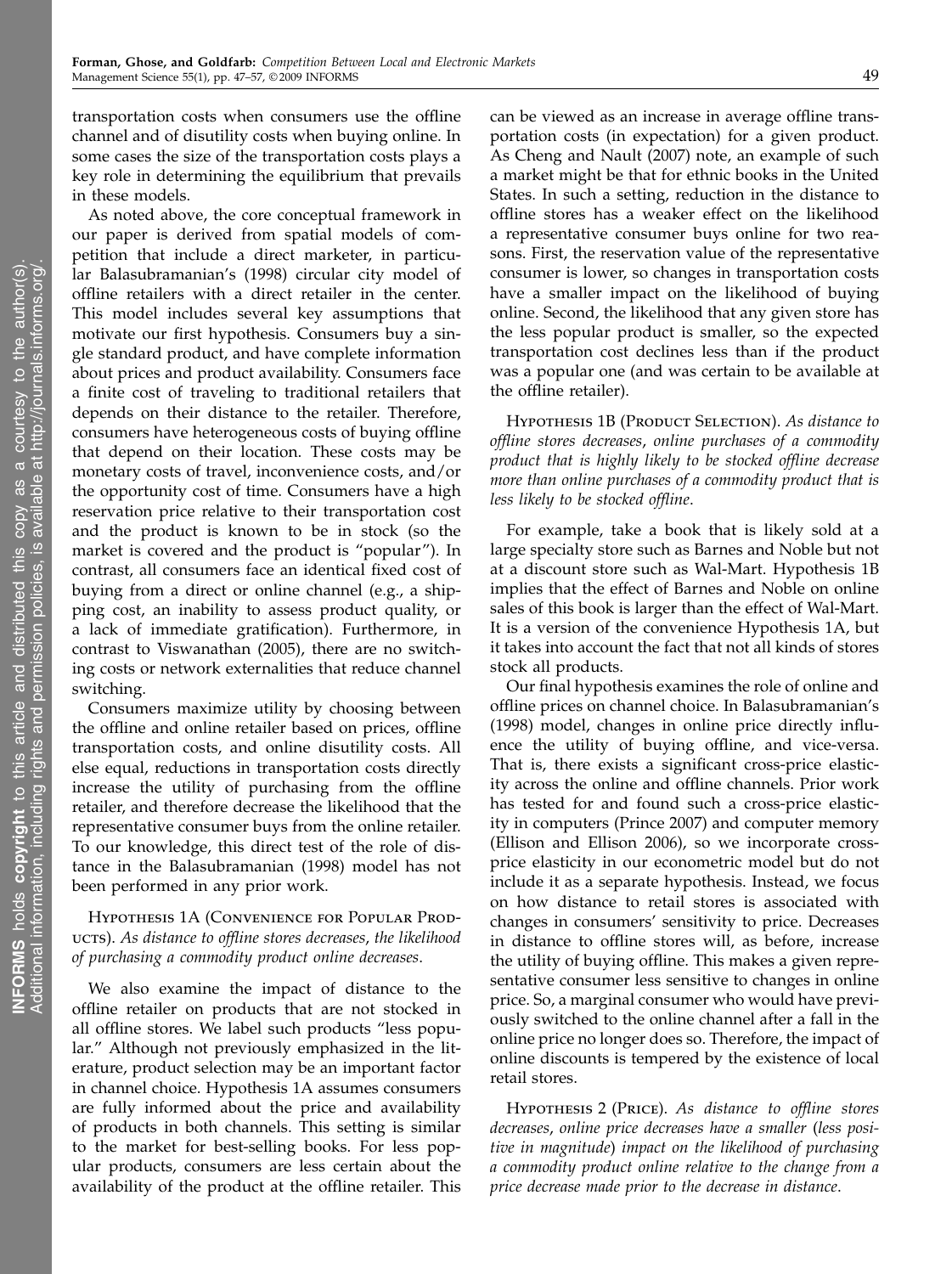## 3. Data Description

To examine how online behavior varies with offline supply conditions, we require detailed data on how consumer online purchases vary across local geographic markets. The data we use are online book purchases from Amazon.com. Books are a particularly good setting to test our hypotheses for several reasons. First, books are commodity products wherein brand-specific or product-specific factors are less likely to influence consumer substitution across channels. Second, purchase-related attributes that cannot be determined digitally (Lal and Sarvary 1999) are relatively unimportant in the book market, enabling us to focus on location-related factors. Third, because books are inexpensive commodity products, they are representative of a wide variety of other commodity products available online, including DVDs, CDs, groceries, office products, and others. Fourth, books are one of the few product categories (besides travel services and computer hardware) where online sales reached over 10% of total retail sales by 2005 (U.S. Census Bureau 2007). And finally, the main offline book retailers are easy to identify, and we have precise data on when these stores open in a given location. Consequently, we can set up an effective natural experiment to explore channel substitution.

#### 3.1. Raw Data from Amazon

An observation in our data consists of a particular product-location-month. The raw data come from the webpages on "Purchase Circles" from the Amazon. com website. Amazon's Purchase Circles are specialized best-seller lists that denote the top-selling books by location throughout the United States. Henceforth, we use the word locations to refer to small and large cities, as well as small towns. When deciding upon the length of our sample, it was important that our time series be able to separate the short-run (for example, due to curiosity effects on the part of households) from the long-run effect of entry. Singh et al. (2006) examine the effects of Wal-Mart entry on local (offline) supermarket sales and compare the short-run effects to the long-run (defined as longer than three months) effects. They find the long-run effect on store visits is slightly larger than that on short-run visits, but overall effects on expenditures are slightly greater in the short run  $(-18.5\%$  in the short run versus  $-17.8\%$  in the long run). We collect data between April 2005 and January 2006, a 10 month period that allows us to separate the short-run from the longer-run effects that persist after three months. We used a JAVA "spider" to visit Amazon's website and collect monthly data on purchases for each location in the Purchase Circles.<sup>1</sup>

To be included as a Purchase Circles location, the number of purchases in a location needs to be above a threshold. Therefore, the use of Purchase Circles means that we do not have a census (or a truly random sample) of locations in the United States. To better understand the consequences of using this data, we matched the locations in our data to 2,000 U.S. Census place data using place names. The smallest location in our data is Weldon Spring Heights, Missouri (place population 79). The largest location in our data is Los Angeles, California, with a place population of 3,694,820 (both Amazon and the U.S. Census Bureau divide New York City into neighborhoods). Our data constitute 50.3% of the total place population and 60.8% of the place population exceeding 10,000. Among places with population greater than 10,000, median household income in our data is \$52,268 compared to \$47,107 nationwide; population is 99,605 compared to 50,830. Thus, while our data does tend to oversample locations with higher than average population and income, we do have information on smaller locations (269 of the locations in our sample have under 10,000 people). Despite these limitations, to our knowledge these data provide the most representative source of cross-sectional online purchase behavior available.

Next, we describe the construction of our variables. Further details are provided in the online appendix (available in the e-companion). $2$  Descriptive statistics are provided in Table 1.

#### 3.2. Dependent Variable

For each location, Amazon provides a list of the top 10 selling products. Our primary dependent variable, LocalTop10 $_{ii}$ , is a binary variable that is equal to one if book  $i$  is present in the local top 10 in location  $j$  in month t, and zero otherwise. Though our data contain only information on the products that appear in the top 10 in a location, there is considerable heterogeneity in this measure across locations and over time. Consumers buy different products in different locations; 58.6% of products in our sample appear in the top 10 products at five or fewer locations.

The use of rank data, rather than quantity data, means that our empirical framework is different from those typically used to examine channel substitution: Our analysis is based on relative rather than absolute sales. Therefore, we translate our hypotheses into testable implications of how the relative sales of

<sup>1</sup> Some locations in our Purchase Circles raw data set do not appear for the entire time period. In particular, due to a managerial

decision at Amazon related to the threshold for inclusion in Purchase Circles, the number of locations expanded in November 2005. For this reason, we only include locations that are observed before and after this date. This resulted in 1,497 locations.

<sup>&</sup>lt;sup>2</sup> An electronic companion to this paper is available as part of the online version that can be found at http://mansci.journal.informs. org/.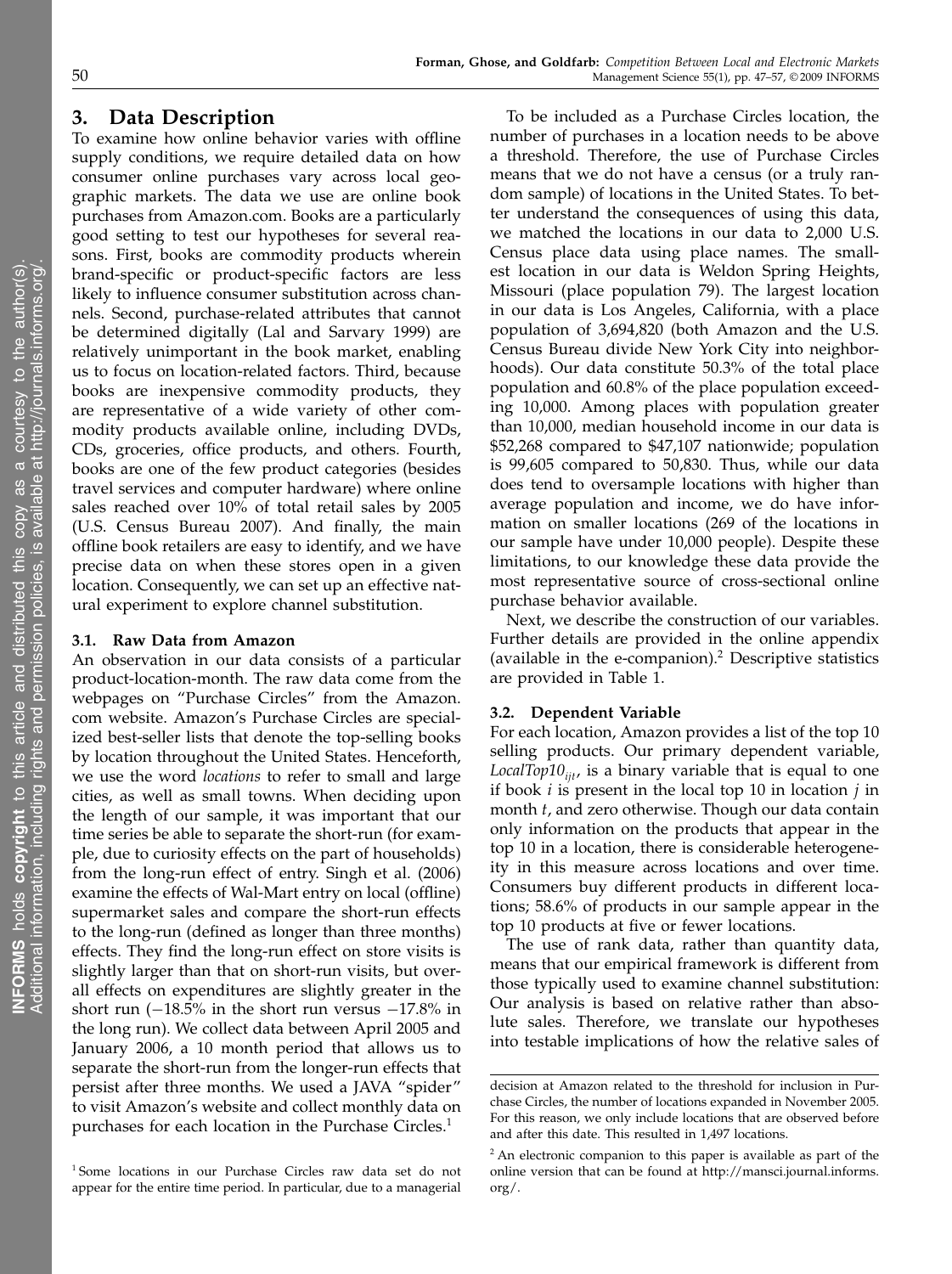#### Table 1 Summary Statistics for Books

| Variable                                          | <b>Observations</b> | Mean      | Standard deviation | Minimum | Maximum |
|---------------------------------------------------|---------------------|-----------|--------------------|---------|---------|
| By location-product-month                         |                     |           |                    |         |         |
| Dummy for top 10 in location                      | 4, 051, 254         | 0.0347    | 0.1831             | 0       |         |
| Relative price                                    | 4, 051, 254         | $-0.2654$ | 0.1434             | $-0.6$  |         |
| Very popular products (rank 1-150)                | 4, 051, 254         | 0.1711    | 0.3766             | 0       |         |
| Popular products (rank 150-500)                   | 4, 051, 254         | 0.1737    | 0.3789             | 0       |         |
| Moderately popular products (rank 500-1,500)      | 4, 051, 254         | 0.1538    | 0.3608             | 0       |         |
| Somewhat less popular products (rank 1,500–5,000) | 4, 051, 254         | 0.1351    | 0.3418             | 0       |         |
| Less popular products (rank 5,000-15,000)         | 4.051.254           | 0.1296    | 0.3358             | 0       |         |
| Unpopular products (rank over 15,000)             | 4, 051, 254         | 0.2367    | 0.4251             | 0       |         |
| Dummy for missing price information               | 4,051,254           | 0.0644    | 0.2454             | 0       |         |
| Average rating                                    | 4.051.254           | 4.1098    | 0.5617             | 1.5     | 5       |
| Log(days since launch)                            | 4.051.254           | 6.5007    | 1.4946             | 0       | 9.8268  |
| <b>Broadband</b>                                  | 4.051.254           | 11.4887   | 3.3362             | 0       | 24      |
| Dummy for missing elapsed date information        | 4,051,254           | 0.0259    | 0.1588             | 0       |         |
| Log(Number of reviews)                            | 4,051,254           | 4.9545    | 1.4596             | 0.6931  | 8.6500  |
| Discount store entry within 5.4 miles             | 4.051.254           | 0.0809    | 0.2727             | 0       |         |
| Large bookstore entry within 5.4 miles            | 4,051,254           | 0.0166    | 0.1276             | 0       |         |
| By location                                       |                     |           |                    |         |         |
| Discount store openings in all locations          | 1,497               | 0.1643    | 0.3707             | 0       |         |
| Discount store openings in small locations        | 143                 | 0.0979    | 0.2982             | N       |         |
| Discount store openings in large locations        | 412                 | 0.2087    | 0.4069             | 0       |         |
| Large bookstore openings in all locations         | 1,497               | 0.0468    | 0.2112             |         |         |
| Large bookstore openings in small locations       | 143                 | 0.0210    | 0.1438             | U       |         |
| Large bookstore openings in large locations       | 412                 | 0.0752    | 0.2641             | 0       |         |
| Location has a university                         | 1,497               | 0.4449    | 0.4971             | 0       |         |

Notes. Unit of observation in the top half of the table is a location-product-month. Unit of observation in the bottom half of the table is a location.

popular and less popular products vary across locations. These testable implications arise from the fact that while sales of popular products are sensitive to variations in local retail store distance, sales of unpopular products that are not stocked in local retail stores are not. Hypotheses on the likelihood that a particular book is purchased online are therefore translated into testable implications of the likelihood that a particular product appears in a local top 10.

#### 3.3. Product Characteristics

We use information on product details from Amazon's website. For each book listed in Purchase Circles, we collected data from Amazon on the list price, Amazon's retail price, the product's national sales rank on Amazon, the product's release date, the average rating from Amazon's customers, and the number of reviews posted on Amazon. Shipping costs are identical across locations and are therefore not collected.

To measure the price benefits of online retailing, we construct another variable that we label RelativePrice. The RelativePrice variable is computed as the difference between the Amazon retail price and the undiscounted list price, normalized by the list price. The list price is the "recommended" price for a book that is typically printed on the book itself. Bestsellers are usually discounted, both online and offline, while older products typically sell at the list price.

In addition to price, we examine the national rank (popularity) of a book on Amazon. To allow for a flexible functional form, we compute a series of dummy variables (a spline) that indicate the specific range of national sales rank for which the book appears in that month: top 150, 151–500, 501–1,500, 1,501–5,000, 5,001–15,000, or greater than 15,000 (which we use as the base). We define very popular products as those that fall in the top 150 nationally and popular products as those that fall in the range 151–500. Products with national sales ranks in the lower ranges, specifically those not in the top 1,500, are classified as somewhat less popular (1,501–5,000) and less popular (5,001–15,000) products. Although our results are robust to a log-linear specification and to using New York Times and USA Today bestsellers lists, we focus on the Amazon rankings because they provide detail on the rank of all products and allow for differences between popular and less popular products.

To construct our final data set, we identified the 300 products that were most frequently listed in the local top 10 lists in each month. We added an "outside option" of products listed in a local top 10 but not in this group of 300. This outside option had characteristics equal to the average of its products. The choice of 300 was based on a trade-off between two competing objectives. To identify whether product selection matters (Hypothesis 1B), we wanted to make the size of the choice set as large as possible;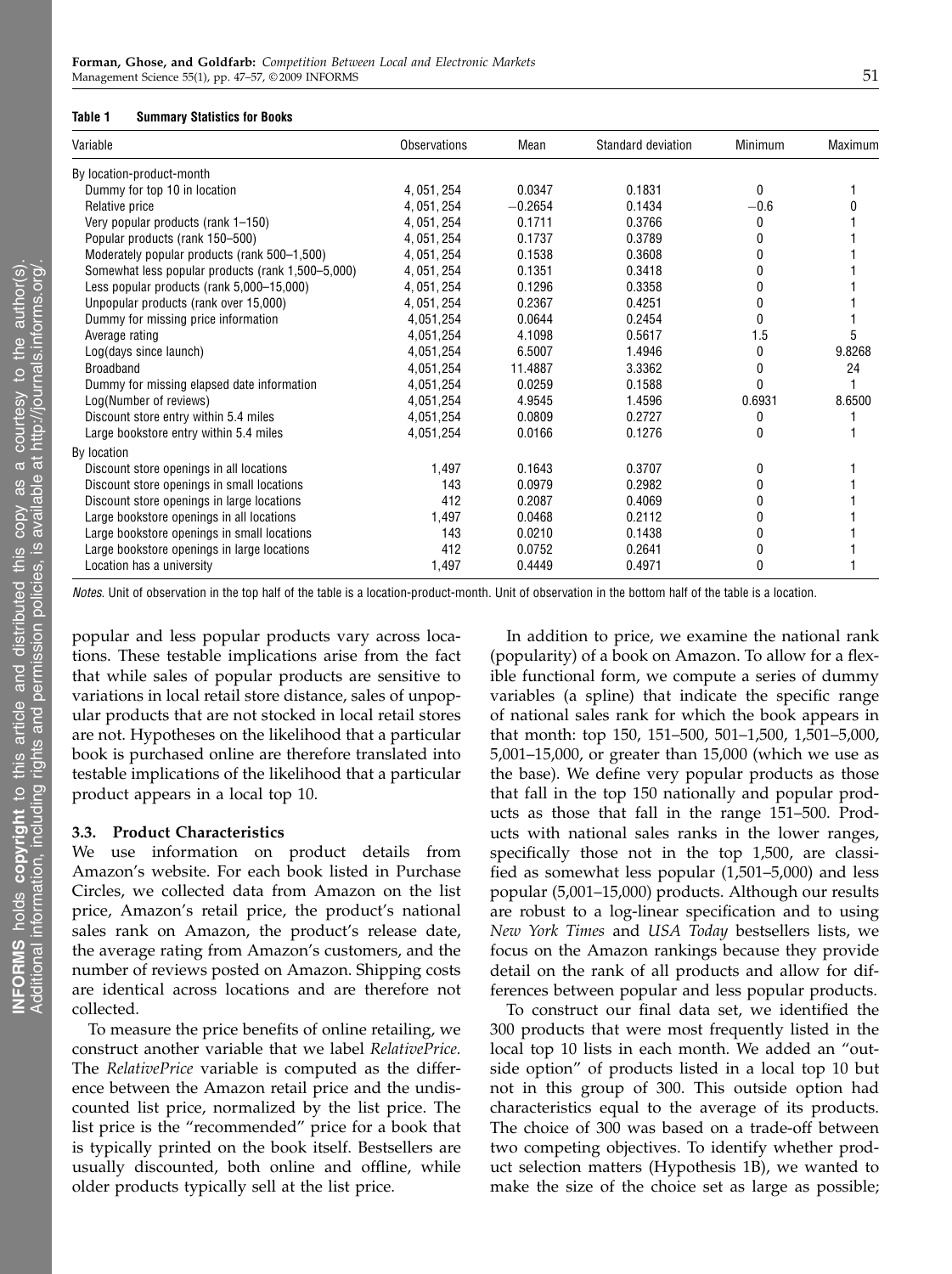however, if we made the choice set too large, then we would have many products that are rarely in a local top 10 which is unappealing due to the productlocation fixed effects. We judged 300 the best compromise in this trade-off, though our results are robust to other specifications.

#### 3.4. Store Entry and Location-Level Data

Our main analysis examines how offline retail store entry influences buyer choice online. Retail store entry in a given location decreases the average distance consumers in that location must travel to access offline retailers, other things equal. We examine entry of two types of stores. For each location in our data set, the variable labeled DiscountStoreEntry is equal to one for every month after a Wal-Mart or Target store has entered within a 5.4 mile radius of the location and zero otherwise; our variable labeled Large-BookstoreEntry is equal to one for every month after a Barnes and Noble or Borders bookstore has entered within a 5.4 mile radius of the location and zero otherwise. These data were collected through press releases from the companies and through direct communication with company representatives. To compute radii, we use the average longitude and latitude across zip codes within the location. We use 5.4 miles because this is the distance that the average consumer travels to go to a bookstore (Brynjolfsson and Smith 2000), although the results are robust (and in fact stronger) when we use a larger radius of 20 miles. Across our entire sample, 16.4% of locations experience discount store entry, whereas 4.7% experience a large bookstore entry. We focus on these particular stores because they represent the top two bookstores and the top two retailers who sell books, with a substantial drop-off in sales for the third-place retailer.

In addition to the store entry data, we also collected information on population using the U.S. Census Bureau estimates for 2004, on whether each location has a university from Barron's educational series, and on the number of broadband providers in each location from semiannual Federal Communications Commission Form 477 data from December 2004, June 2005, and December 2005.

## 4. Econometric Model

As discussed above, we examine the trade-off between the transportation and search costs of buying offline and the various disutility costs of buying online. Identifying this trade-off, however, is challenging because it is difficult to separately identify supply and demand effects. For example, large cities may differ from small towns because there are more stores in large cities (supply) or people in large cities and small towns have different tastes (demand). One solution is to directly measure the number of stores in each location and to regress sales rank on number of stores and include demographics to attempt to control for taste. However, this would likely suffer from the same difficulty: locations with more bookstores are likely those locations where many people buy books; there are more bookstores because of local tastes. Thus, separating out the effect of interest (how local competition affects online purchases) from other effects such as demand variation cannot be done in a simple cross-section.

A common solution in the economics literature is to use instrumental variables: if we could identify something that is correlated with the number of stores in a market but not with local demand then we could use that to identify the effect of the number of stores on online purchases. Unfortunately, we do not have access to such an instrument. Local characteristics associated with the number of stores selling books (e.g., population or education) are likely correlated with local preferences for books.

Therefore, we use an alternative technique for causal inference: difference-in-differences. The basic idea of difference-in-differences is to examine a set of treated units before and after the treatment (in this case, store entry). Given that many other factors may have changed around this time, we use a control group (places with no store entry) to control for these factors and isolate (to the best of our ability) the effect of the treatment. The regression approach to differencein-differences also allows for regression controls. Thus, indexing units by  $j$  and time by  $t$ , we adopt the basic framework:

Outcome<sub>it</sub> =  $\beta_0 + \beta_1$ TreatmentGroup<sub>i</sub> +  $\beta_2$ AfterTreatment<sub>t</sub>

$$
+\beta_3
$$
TreatmentGroup<sub>j</sub> \* After Treatment<sub>t</sub>

 $+ \gamma$ RegressionControls<sub>it</sub> +  $\varepsilon$ <sub>it</sub>. (1)

By plugging in zeros and ones for the binary variables in Equation (1), the difference across groups in the before-after treatment is clearly  $\beta_3$ . If  $\beta_3$  is positive, the treatment can be interpreted as having a positive effect on the outcome. Just as in a true experiment, this "natural experiment" approach means we see whether behavior in the treatment group changes differently from behavior in the control.

In our case, Outcome<sub>it</sub> is whether a book is in the online local top 10 and the treatment is whether a store entered. TreatmentGroup<sub>i</sub> is the set of locations that experience store entry.  $After Treatment$ , measures whether the store has entered by time  $t$ . Under some identifying assumptions (described below), this method allows us to establish how much store entry attracts consumers away from Amazon and toward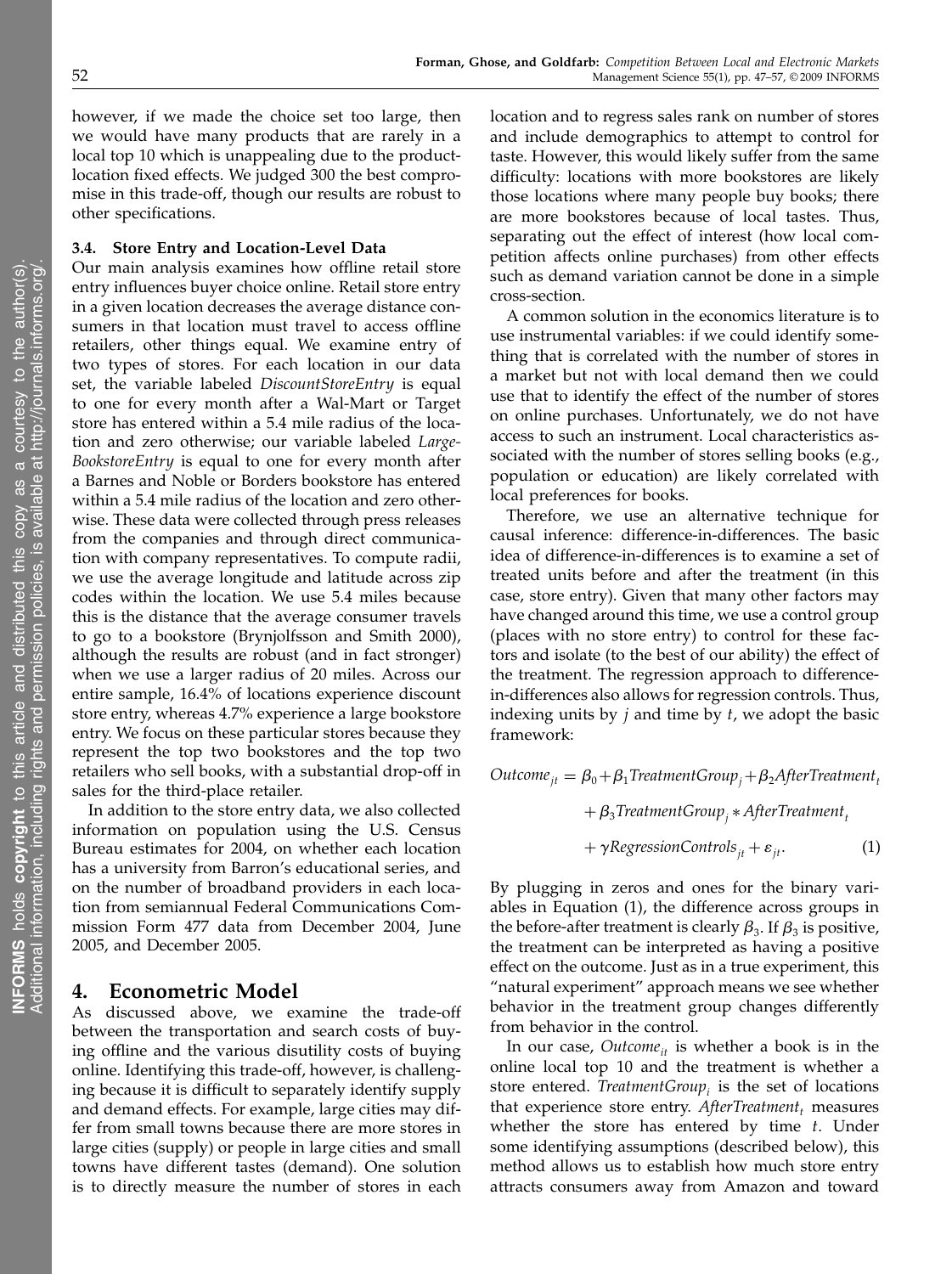the offline channel. This gives us our estimating equation:

 $(LocalTop10_{ii}$ 

$$
= \alpha_0 + \alpha_1 DiscountStoreEntry_{jt} + \alpha_2 LargeStoreEntry_{jt}
$$

 $+ \beta$ NationalRank<sub>it</sub> +  $\gamma$ NationalRank<sub>it</sub>

- $\times$  DiscountStoreEntry<sub>it</sub> +  $\delta$ NationalRank<sub>it</sub>
- $\times$  LargeStoreEntry<sub>it</sub> +  $\theta_1$ RelativePrice<sub>it</sub>
- $+ \theta_2$ RelativePrice<sub>it</sub> × DiscountStoreEntry<sub>it</sub>
- +  $\theta_3$ RelativePrice<sub>it</sub> × LargeStoreEntry<sub>it</sub>

$$
+\phi X_{it} + \mu_{ij} + \mu_t + \varepsilon_{ijt}.\tag{2}
$$

Here (LocalTop10 $_{ii}$ ) is a dummy variable for whether product  $i$  is in the top 10 in location  $j$  for month  $t$ ;  $DiscountStoreEntry_{it}$  and  $LargeStoreEntry_{it}$  indicate whether a discount store or large bookstore entered location *j* in month *t* or earlier; NationalRan $k_{it}$  is a vector of dummy variables for the national sales rank of product *i* in month *t*; RelativePrice<sub>it</sub> is the online price relative to the list price;  $X_{it}$  are other attributes;<sup>3</sup>  $\mu_{it}$  is a product-location fixed effect;  $\mu_t$  is a month fixed effect; and  $\varepsilon_{ijt}$  is a product-location-month idiosyncratic error term. The product-location fixed effect,  $\mu_{ii}$ , controls for all time-invariant location-specific preferences and is key to the difference-in-difference identification.

The key assumption in difference-in-difference estimation is that unmeasured factors affect the treatment and control groups equally. Although the productlocation fixed effects in our model control for possible differences between the treatment locations (that experience entry) and the control locations (that do not), if areas that experience entry also experience a change in local demand preferences then the treatment group changes over time differently than the control group. We believe this assumption is reasonable given our rich econometric controls and relatively short time period.

There are two additional properties of our empirical framework that are important to discuss here. First, our coefficients of interest are on interaction terms. This means that nonlinear models (e.g., Probit) are difficult to interpret because the cross-partial may have a different sign than the coefficient on the interaction term (Ai and Norton 2003). The main disadvantage of using a linear model is reduced efficiency. Given the large number of observations in our study, this is less important. Second, our differencein-difference estimates may overstate the significance of the results without a standard error correction that addresses the fact that a given location is counted several times (i.e., for many products) even though entry occurs just once (Bertrand et al. 2004). For this reason, we cluster by location-month and use heteroskedasticity-robust standard errors.<sup>4</sup>

Our hypotheses from §2 easily convert into testable hypotheses on the coefficients of the interactions. Table 2 summarizes these coefficients and our results. Hypothesis 1A suggests that decreases in distance to offline stores are associated with fewer purchases of popular products online. Entry by any type of store decreases such distances, other things equal. Therefore the coefficients on the interactions of DiscountStoreEntry or LargeStoreEntry with NationalRank dummies for products that are nationally in the top 150 and in the 151–500 range are hypothesized to be negative. Hypothesis 1B looks at product selection. Since large bookstores have a larger selection than discount stores, we expect large bookstore entry to have a larger impact on the less popular (i.e., nationally ranked in the 5,000–15,000 range) and somewhat less popular products (in the 1,500–5,000 range) than discount store entry. We chose this range because the typical Wal-Mart has under 2,000 books and the typical specialty bookstore has a much higher number.<sup>5</sup> So, we expect the coefficient on LargeStoreEntry interacted with NationalRank products in the 5,000–15,000 range to be more negative than the coefficient on DiscountStoreEntry interacted with the products in this range. Hypothesis 2 suggests that store entry mitigates the effect of online price discounts because offline retailers discount the same types of books as the online retailer: i.e., the interactions of DiscountStoreEntry or LargeStoreEntry with RelativePrice will be positive.

#### 5. Results

In this section, we show that changes in distance to local retail stores have a substantial effect on the types of products that appear in a local top 10 list. Our main results are in Table 3, column 1. Column 2 shows robustness to an alternative measure of distance; many further robustness checks are available in

<sup>&</sup>lt;sup>3</sup> These include ratings and number of reviews on Amazon, days since the book launch, and a measure of local broadband competition. The price information is missing for a few products and we include a dummy variable indicating a "missing price" in order to reduce any potential impact of these observations on the price coefficients. In the online appendix, we show our results are robust to different ways of treating missing prices.

<sup>4</sup> Robust standard errors also address the possibility that the error differs by location size because local popularity rankings could have different random components in smaller locations. This would lead to measurement error in the dependent variable, thereby adding heteroskedasticity to the error term.

<sup>5</sup> The average Barnes and Noble stocks between 60,000 and 200,000 books. Approximately 50,000 of these books are common across all stores (Rosenthal 2005). For discount stores, Wagner (2003) listed the number to be between 1,000 and 1,500, a number corroborated by our own personal survey of stores in Atlanta and New Jersey.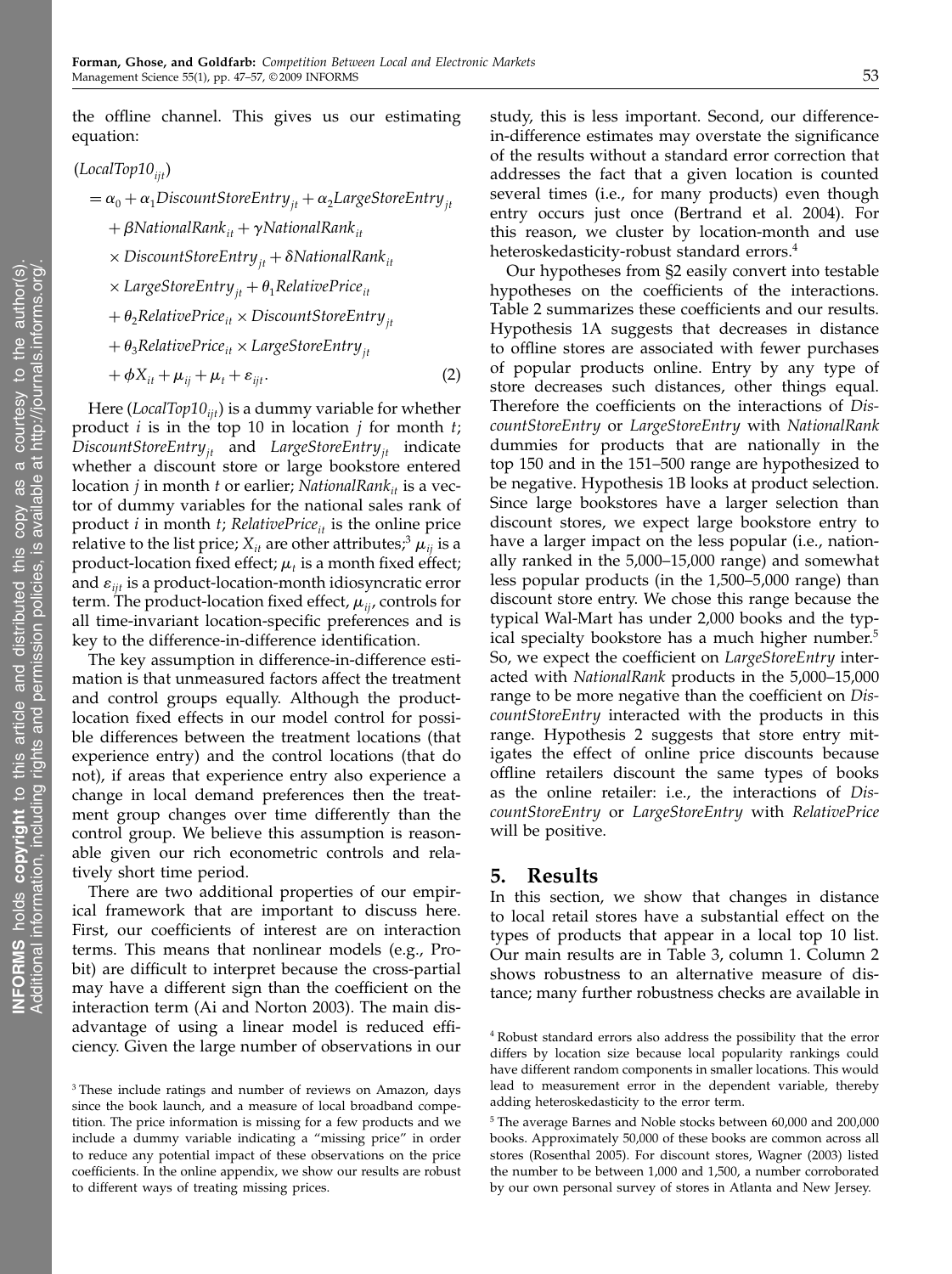| Hypothesis               | Relevant coefficients                                                                                                                                                                                                                                                  | Prediction                                                                                                                            | Intuition                                                                                                             | Supported?                            | Location                                |
|--------------------------|------------------------------------------------------------------------------------------------------------------------------------------------------------------------------------------------------------------------------------------------------------------------|---------------------------------------------------------------------------------------------------------------------------------------|-----------------------------------------------------------------------------------------------------------------------|---------------------------------------|-----------------------------------------|
| 1A: Convenience          | • Very popular products $\times$<br>Large bookstore entry<br>• Very popular products $\times$<br>Discount store entry<br>• Popular products $\times$<br>Large bookstore entry<br>• Popular products $\times$<br>Discount store entry                                   | Negative                                                                                                                              | With an increase in the<br>number of stores, more<br>popular products are<br>bought offline                           | Supported                             | Table 3, column 1,<br>rows 1, 2, 7, 8   |
| 1B: Product<br>selection | • Less popular products $\times$<br>Large bookstore entry<br>• Less popular products $\times$<br>Discount store entry<br>• Somewhat less popular<br>products $\times$<br>Large bookstore entry<br>• Somewhat less popular<br>products $\times$<br>Discount store entry | Negative, but less so than<br>very popular and popular<br>products. More negative for<br>large bookstores than for<br>discount stores | With an increase in the<br>number of large<br>bookstores, more of the<br>less popular products are<br>bought offline. | Not supported in<br>the full data set | Table 3, column 1,<br>rows 4, 5, 10, 11 |
| 2: Price                 | • Relative price $\times$<br>Large bookstore entry<br>• Relative price $\times$<br>Discount store entry                                                                                                                                                                | Positive                                                                                                                              | The impact of online<br>discounts is tempered by<br>local retail stores.                                              | Supported                             | Table 3, column 1,<br>rows 6, 12        |

Table 2 Main Hypotheses and Summary of Results

the online appendix. Rows 1 and 7 of Table 3 show this most strongly: discount store and large bookstore entry decrease the likelihood of a local top 10 appearance by products in the national top 150 by 3.2 and 3.4 percentage points, respectively. These results are significant at the 1% level and economically large relative to the average likelihood that a national top 150 product appears in a local top 10 (9.8%). This suggests that online disutility costs are substantial, and changes in the distance to offline stores appear to shape consumers' channel choice.

Table 3, column 1 provides little evidence that changes in retailer distance affect the decisions of consumers to purchase less popular and somewhat less popular products. Hypothesis 1B implies that the marginal effect of store entry over the range of these products is greater for large bookstores than for discount stores. Our test of the selection effect relies on the examination of the difference between discount store and large bookstore entry. Selection implies the entry interaction coefficients for products in the 1,500–15,000 range should be more negative for large bookstores than for discount stores because they are likely to be stocked in large bookstores but not in discount stores. We do not provide evidence consistent with the selection hypothesis: the coefficients in rows 5 and 11 (or rows 4 and 10) are not significantly different from each other. We cannot separate two possible explanations for this: there is truly no effect, or, we have insufficient data to identify the effect because our "local top 10" dependent variable has relatively few unpopular products. Interestingly, in locations with universities (column 3) and in locations

with over one million people (column 4), we find support for the selection hypothesis perhaps because of more heterogeneous tastes in these locations.<sup>6</sup>

Figure 1 graphs the marginal effects of these interaction coefficients relative to the base of products not in the national top 15,000. It provides a visual representation of the results in Table 3, column 1, and shows that most of the impact of new store entry is found among the most popular products.

We next examine how offline store entry influences the effectiveness of online price discounts. Before discussing this interaction, we note that the negative sign in row 13 confirms the cross-price elasticity results of prior literature (e.g., Prince 2007)—price discounts increase relative sales. Hypothesis 2 conjectures that as distance to offline stores falls, online discounts become less effective. Rows 6 and 12 of Table 3 show that the coefficients on the interaction of relative price with discount stores and large bookstores are both statistically significant at the 1% level. In the absence of retailer entry, an Amazon discount relative to list price has a coefficient of  $-0.0237$  (row 13). In contrast, when a discount store enters, this effect reduces to −0.0090 (row 6 plus row 13) and when a large bookstore enters it reduces to −0.0054 (row 12 plus row 13). Lower transportation costs are associated with less sensitivity to online discounts. Because Amazon discounts best-selling products most heavily, this means that new store entry is associated with a shift away from

<sup>&</sup>lt;sup>6</sup> We do not emphasize this result because we cannot rule out alternative explanations such as endogenous (and changing) product selection by offline retailers.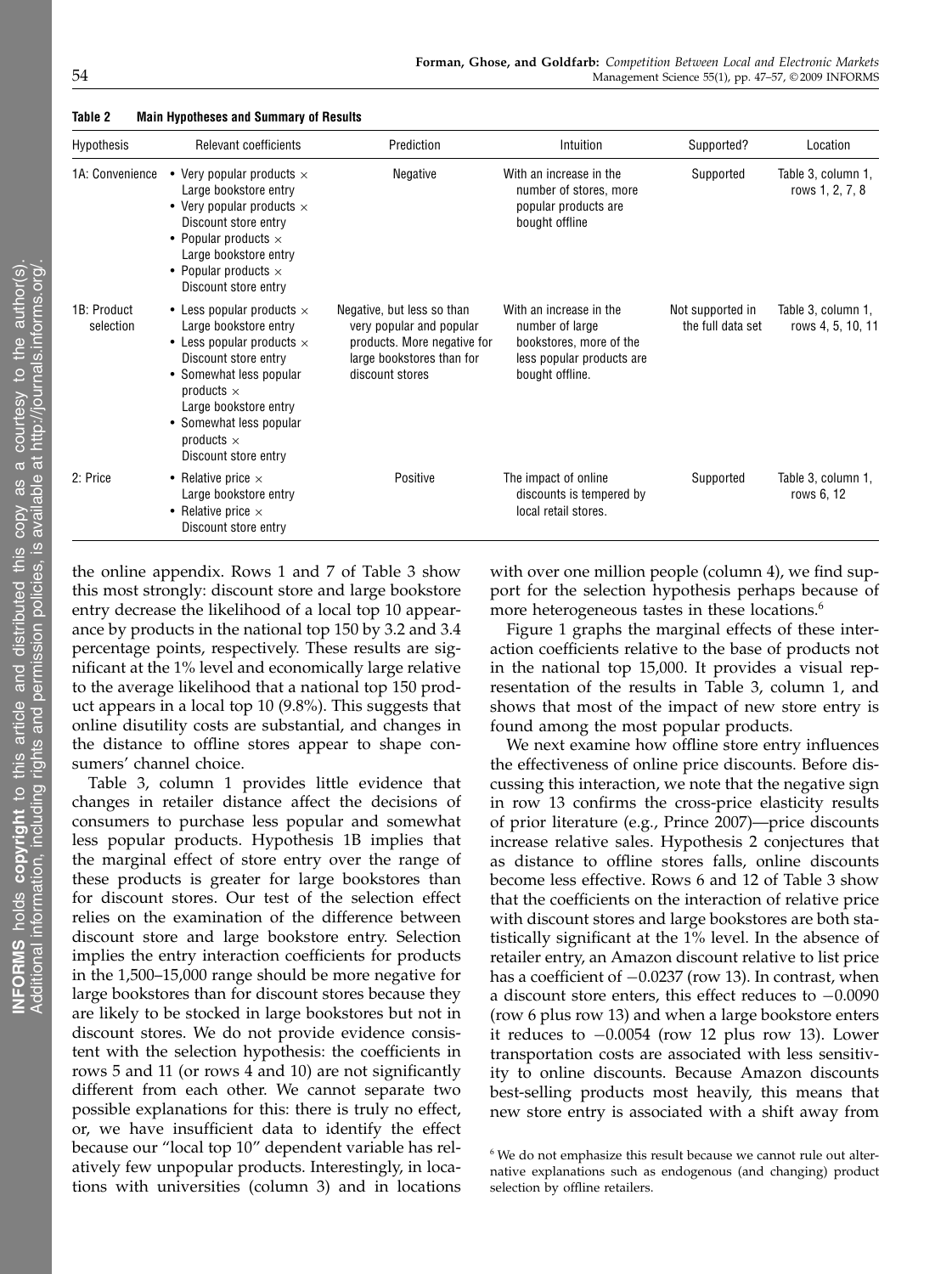#### Table 3 Main Results—Difference in Difference on Store Entry

|                     |                                                       |                            |                                             | (3)                                               | (4)                        |                            |
|---------------------|-------------------------------------------------------|----------------------------|---------------------------------------------|---------------------------------------------------|----------------------------|----------------------------|
|                     |                                                       | (1)                        | (2)                                         | Locations with                                    | Locations over             | (5)                        |
| Row                 |                                                       | Main results               | 20 miles                                    | a university                                      | one million population     | Five-month lag             |
|                     | DiscountStoreEntry (interactions)                     |                            |                                             |                                                   |                            |                            |
| 1                   | Very popular products <sup>a</sup>                    | $-0.0320$                  | $-0.0372$                                   | $-0.0348$                                         | $-0.0299$                  | $-0.0538$                  |
|                     | (top 150 nationally)                                  | $(0.0012)$ **              | $(0.0008)$ **                               | $(0.0016)$ **                                     | $(0.0023)$ **              | $(0.0054)$ **              |
| $\overline{2}$      | Popular products                                      | $-0.0034$                  | $-0.0061$                                   | $-0.0050$                                         | 0.0015                     | $-0.0129$                  |
|                     | $(151 - 500$ nationally)                              | $(0.0008)$ **              | $(0.0005)$ **                               | $(0.0010)$ **                                     | (0.0016)                   | $(0.0049)$ **              |
| 3                   | Moderately popular products                           | $-0.0060$                  | $-0.0080$                                   | $-0.0075$                                         | $-0.0023$                  | $-0.0156$                  |
|                     | (501-1,500 nationally)                                | $(0.0006)$ **              | $(0.0003)$ **                               | $(0.0008)$ **                                     | $(0.0013)^+$               | $(0.0047)$ **              |
| 4                   | Somewhat less popular products                        | $-0.0082$                  | $-0.0084$                                   | $-0.0087$                                         | $-0.0088$                  | $-0.0195$                  |
|                     | $(1,501 - 5,000$ nationally)                          | $(0.0009)$ **              | $(0.0004)$ **                               | $(0.0011)$ **                                     | $(0.0019)$ **              | $(0.0057)$ **              |
| 5                   | Less popular products<br>(5,001-15,000 nationally)    | $-0.0019$                  | $-0.0020$<br>$(0.0003)$ **                  | $-0.0023$                                         | 0.0014                     | $-0.0115$                  |
|                     |                                                       | $(0.0007)$ **              |                                             | $(0.0009)$ **                                     | (0.0016)                   | $(0.0058)$ *               |
| 6                   | <b>Relative Price</b>                                 | 0.0147<br>$(0.0022)$ **    | 0.0107<br>$(0.0010)$ **                     | 0.0158<br>$(0.0028)$ **                           | 0.0240<br>$(0.0046)$ **    | 0.0326<br>$(0.0089)$ **    |
|                     |                                                       |                            |                                             |                                                   |                            |                            |
|                     | LargeBookstoreEntry (interactions)                    |                            |                                             |                                                   |                            |                            |
| 7                   | Very popular products<br>(top 150 nationally)         | $-0.0339$<br>$(0.0025)$ ** | $-0.0343$<br>$(0.0011)$ **                  | $-0.0427$<br>$(0.0039)$ **                        | $-0.0388$<br>$(0.0045)$ ** | $-0.0298$<br>$(0.0059)$ ** |
|                     |                                                       | $-0.0029$                  | $-0.0045$                                   | $-0.0119$                                         | $-0.0073$                  | $-0.0020$                  |
| 8<br>9              | Popular products<br>$(151 - 500 \text{ nationally})$  | (0.0020)                   | $(0.0008)$ **                               | $(0.0027)$ **                                     | $(0.0034)$ <sup>*</sup>    | (0.0044)                   |
|                     |                                                       | $-0.0022$                  | $-0.0047$                                   | $-0.0097$                                         | $-0.0061$                  | $-0.0067$                  |
|                     | Moderately popular products<br>(501-1,500 nationally) | (0.0016)                   | $(0.0006)$ **                               | $(0.0021)$ **                                     | $(0.0026)*$                | (0.0044)                   |
| 10                  | Somewhat less popular products                        | $-0.0074$                  | $-0.0067$                                   | $-0.0141$                                         | $-0.0105$                  | $-0.0164$                  |
|                     | $(1,501 - 5,000$ nationally)                          | $(0.0025)$ **              | $(0.0009)$ **                               | $(0.0038)$ **                                     | $(0.0040)$ **              | (0.0114)                   |
| 11                  | Less popular products                                 | $-0.0023$                  | $-0.0022$                                   | $-0.0043$                                         | $-0.0049$                  | $-0.0041$                  |
|                     | (5,001-15,000 nationally)                             | (0.0018)                   | $(0.0006)$ **                               | $(0.0019)^*$                                      | $(0.0024)$ <sup>*</sup>    | (0.0056)                   |
| 12                  | Relative price                                        | 0.0183                     | 0.0145                                      | 0.0130                                            | 0.0041                     | $-0.0111$                  |
|                     |                                                       | $(0.0061)$ **              | $(0.0021)$ **                               | $(0.0078)^+$                                      | (0.0090)                   | (0.0184)                   |
| 13                  | Other                                                 |                            |                                             |                                                   |                            |                            |
|                     | Relative price (not interacted)                       | $-0.0237$                  | $-0.0268$                                   | $-0.0259$                                         | $-0.0276$                  | $-0.0226$                  |
|                     |                                                       | $(0.0007)$ **              | $(0.0008)$ **                               | $(0.0012)$ **                                     | $(0.0015)$ **              | $(0.0007)$ **              |
| <b>Observations</b> |                                                       | 4,051,254                  | 4,051,254                                   | 1,808,337                                         | 1,108,643                  | 4,051,254                  |
|                     | Number of fixed effects                               | 978,611                    | 978,611                                     | 436,447                                           | 268,775                    | 978,611                    |
|                     | R-squared (with fixed effects)                        | 0.81                       | 0.81                                        | 0.81                                              | 0.81                       | 0.81                       |
|                     | R-squared (within)                                    | 0.07                       | 0.07                                        | 0.07                                              | 0.08                       | 0.07                       |
|                     | R-squared (overall)                                   | 0.06                       | 0.06                                        | 0.06                                              | 0.06                       | 0.06                       |
| Controls            |                                                       |                            |                                             |                                                   |                            |                            |
|                     | -Dummy for missing price information                  |                            | -Dummy for missing elapsed date information |                                                   |                            |                            |
|                     | -Average rating                                       |                            | -Log(number of reviews)                     |                                                   |                            |                            |
|                     | -Log(days since launch)<br>-Time dummies              | -Discount store entry      | -Large bookstore entry                      |                                                   |                            |                            |
|                     | -Book popularity spline                               |                            |                                             | -Product-location fixed effects (differenced out) |                            |                            |
|                     | -Broadband competition                                |                            |                                             |                                                   |                            |                            |
|                     |                                                       |                            |                                             |                                                   |                            |                            |

Notes. Robust standard errors are in parentheses and are clustered by location time. Regressions include location-product fixed effects. R-squared (with fixed effects) includes fixed effects in R-squared computation; overall R-squared excludes fixed effects in R-squared computation; within R-squared centers dependent and independent variables before R-squared computation. For columns 1, 3, 4, and 5, we use entry in a 5.4 mile radius.

<sup>a</sup>Base is *unpopular products* ranked 15,000 and up.

<sup>+</sup>Significant at the 10% level; <sup>∗</sup>significant at the 5% level; ∗∗significant at the 1% level.

popular products due to both convenience and price effects.

These results are robust to a variety of different specifications (shown in the online appendix), including different distance measures, different definitions of the choice set, different definitions of the timing of entry, a different definition of broadband diffusion, different location growth rates, location-specific time

trends, different ways of treating missing prices, and different ways to define popular products including USA Today's bestsellers list and the New York Times bestsellers list. In column 5 of Table 3 we show that our results do not solely reflect short-run changes to consumer behavior after store entry; even when using a five-month lag on local store entry our qualitative results remain the same.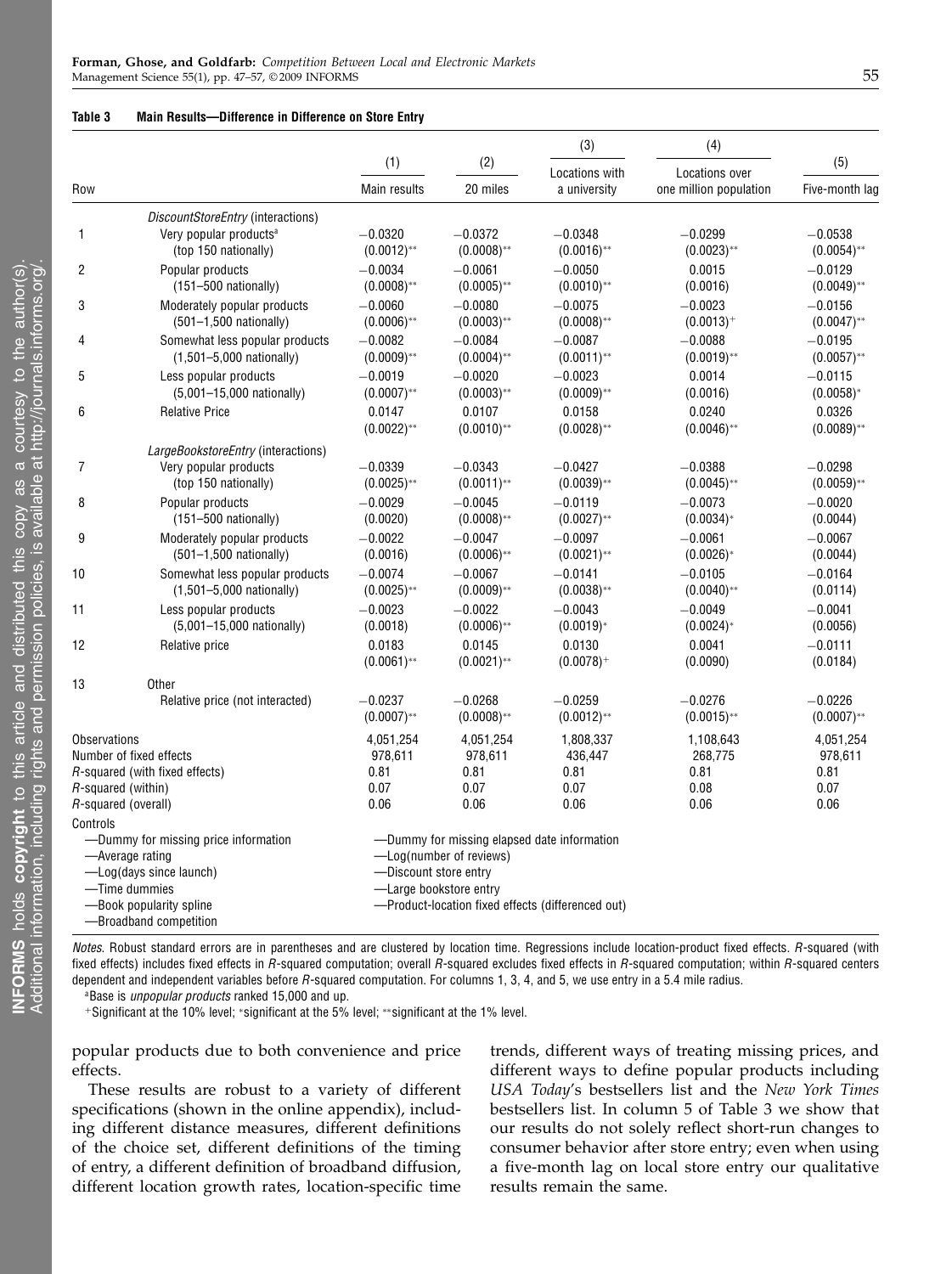

## 6. Discussion

Our results provide empirical support for the assumptions of a widely used theoretical modeling framework: spatial differentiation models that include a direct channel. We find that characteristics of these models such as offline transportation cost, online shopping disutility cost, and the prices of online and offline retailers interact to determine consumers channel choice in a way that is consistent with these models. Moreover, our results are suggestive about the relative magnitudes of some of these parameters, showing that online disutility costs can be large, even for products such as books for which nondigital attributes are relatively unimportant. Knowledge of the relative magnitudes of these parameters is important for determining the relative profitability of online and offline retailers (Balasubramanian 1998) and for determining the attractiveness of entry into the online market for incumbent offline retailers and new entrants (Liu et al. 2006, Cheng and Nault 2007).

Our empirical results also identified a set of potentially useful extensions to these models. In particular, our results suggest the usefulness of (i) understanding when the wider product availability in online stores can act as a deterrent to offline and online entry, (ii) incorporating the effect of offline transportation costs in making optimal product assortment decisions, and (iii) incorporating the effect of product popularity in modeling the impact of product returns on retailers' pricing decisions because the costs of returns to retailers and to consumers are likely to vary by product popularity and distance to stores.

Managers can also learn from our findings. For online retailers, we show how consumers' use of the online channel varies across locations. If consumers use Internet channels primarily to obtain lower prices for or more convenient access to very popular commodity products, then the expansion of large discount retailers such as Wal-Mart into new locations will result in a long-run shift in buying patterns away from the most popular products at online retailers. Furthermore, the presence of significant online disutility costs suggests that there is likely an upper bound on consumer migration to purchase commodity

products online. For offline retailers, our work shows that online retailers are relevant competitors. Competition depends on more than the number of local stores, it also depends on product overlap and disutility costs associated with the online channel. The following statement has direct practical relevance to policy makers: in 2005, the year of our data, the Federal Trade Commission blocked the Blockbuster-Hollywood Video merger partially on the basis that competition from the Internet was irrelevant and only the number of local retailers mattered.

As with any empirical work, the depth of our analysis is limited by our data. We only observe the top ten products in each location. Thus, although there is considerable heterogeneity in top products across locations and many observed purchases of less popular goods, we are limited in our ability to make inferences about purchases of very unpopular products. Similarly, we observe few locations with under 5,000 people and therefore cannot say much about channel substitution for the 11.6% of the population in smaller places. Also, we examine online behavior for just one product: books. Although our results are likely to be informative about products that share similar characteristics (such as toys) where the set of attributes is small and well-defined, our results may be less applicable for other retail categories that are sufficiently different from books (such as travel and financial services).

## 7. Electronic Companion

An electronic companion to this paper is available as part of the online version that can be found at http://mansci.journal.informs.org/.

#### Acknowledgments

The authors thank Jeremy Fox, Korhan Gurkan, Ke-Wei Huang, Steven Klepper, Barrie Nault, Paul Pavlou, Jeffrey Prince, and numerous seminar participants for valuable suggestions. They also thank Rong Zheng and Ashley Tyrrel for outstanding assistance with the collection of data, and Gordon Eiland, Vice President of Strategy at Borders, for supplying the store opening data of Borders. Support was provided by a Berkman Faculty Development grant, the Networks, Electronic Commerce, and Telecommunications (NET) Institute, National Science Foundation (NSF) CAREER Award IIS-0643847, and Social Sciences and Humanities Research Council (SSHRC) Grant 538-02-1013. The authors assume responsibility for all errors.

#### References

- Ai, C., E. Norton. 2003. Interaction terms in logit and probit models. Econom. Lett. 80 123–129.
- Balasubramanian, S. 1998. Mail versus mall: A strategic analysis of competition between direct marketers and conventional retailers. Marketing Sci. 17 181–195.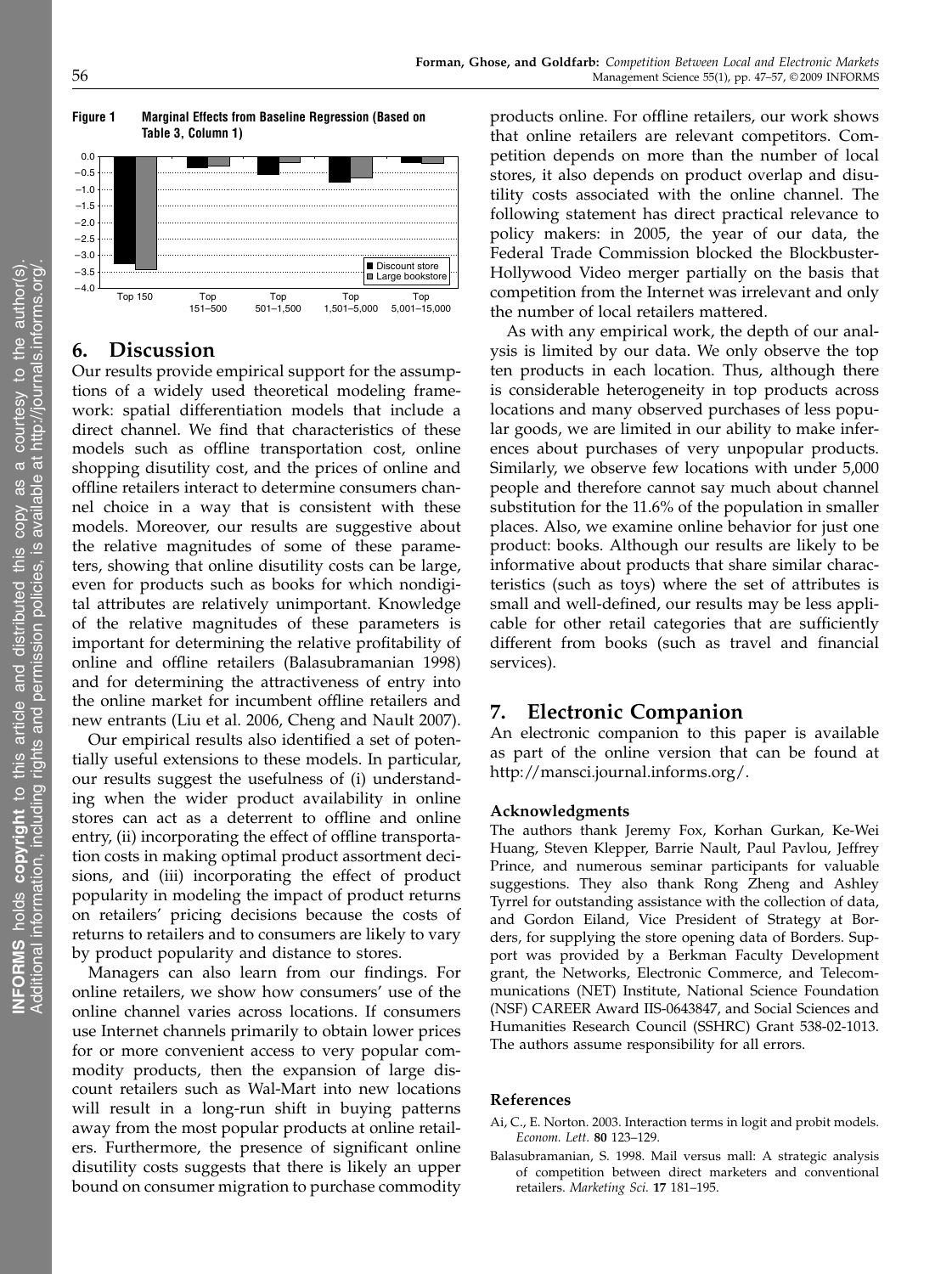- Baye, M., J. Morgan, P. Scholten. 2006. Information, search, and price dispersion. T. Hendershott, ed. Handbook of Economics and Information Systems. Elsevier Press, Amsterdam, 323–376.
- Bertrand, M., E. Duflo, S. Mullainathan. 2004. How much should we trust differences-in-differences estimates? Quart. J. Econom. 119(1) 249–275.
- Brynjolfsson, E., M. Smith. 2000. Frictionless commerce? A comparison of Internet and conventional retailers. Management Sci. 46 563–585.
- Brynjolfsson, E., Y. Hu, M. Rahman. 2008. Battle of the retail channels: How product selection and geography drive crosschannel competition. Working paper, Purdue University, West Lafayette, IN.
- Brynjolfsson, E., Y. Hu, M. Smith. 2003. Consumer surplus in the digital economy: Estimating the value of increased product variety. Management Sci. 49 1580–1596.
- Cairncross, F., 1997. The Death of Distance. Harvard University Press, Cambridge, MA.
- Cheng, Z., B. R. Nault. 2007. Internet channel entry: Retail coverage and entry cost advantage. Inform. Tech. Management 8 111–132.
- Chevalier, J., D. Mayzlin. 2006. The effect of word of mouth on sales: Online book reviews. J. Marketing Res. 43 345–354.
- Chun, S.-H., J. Kim. 2005. Pricing strategies in B2C electronic commerce: Analytical and empirical approaches. Decision Support Systems 40 375–388.
- Ellison, G., S. Ellison. 2006. Internet retail demand: Taxes, geography, and online-offline competition. NBER Working Paper 12242, National Bureau of Economic Research, Cambridge, MA.
- Forman, C., A. Ghose, B. Wiesenfeld. 2008. Examining the relationship between reviews and sales: The role of reviewer identity disclosure in electronic markets. Inform. Systems Res. 19(3) 291–313.
- Ghose, A., M. Smith, R. Telang. 2006. Internet exchanges for used books: An empirical analysis of product cannibalization and welfare implications. Inform. Systems Res. 17(1) 1–19.
- Ghose, A., R. Telang, R. Krishnan. 2005. Effect of electronic secondary markets on the supply chain. J. Management Inform. Systems 22 91–120.
- Goolsbee, A. 2001. Competition in the computer industry: Online versus retail. J. Indust. Econom. 49 487–499.
- Guo, L., Y. Liu. 2008. To restrain or to expand: Optimal retail store opening strategies in coping with manufacturer direct entry. Working paper, University of Illinois at Urbana-Champaign, Urbana.
- Hotelling, H. 1929. Stability in competition. Econom. J. 39 41–57.
- Jeffers, P., B. R. Nault. 2007. Why online retail competition does not always benefit consumers. Working paper, Haskayne School of Business, University of Calgary, Calgary, Alberta, Canada.
- Lal, R., M. Sarvary. 1999. When and how is the Internet likely to decrease price competition. Marketing Sci. 18 485–503.
- Liu, Y., S. Gupta, Z. Zhang. 2006. Note on self-restraint as an online entry-deterrence strategy. Management Sci. 52 1799–1809.
- Moorthy, S., X. Zhang. 2007. Multichannel retailing: Bricks-andmortar, clicks, or bricks-and-clicks? Working paper. University of Toronto, Toronto.
- Pan, X., B. Ratchford, V. Shankar. 2002. Price competition between pure play versus bricks-and-clicks e-retailers: Analytical model and empirical analysis. M. Baye, ed. The Economics of the Internet and E-Commerce (Advances in Applied Microeconomics, Vol. 11). Elsevier, Amsterdam, 29–62.
- Prince, J. 2007. The beginning of online/retail competition and its origins: An application to personal computers. Internat. J. Indust. Organ. 25 139–156.
- Rosenthal, M. 2005. Barnes & Noble book store vs. Amazon stocking. (August 29), http://www.fonerbooks.com.
- Salop, S. C. 1979. Monopolistic competition with outside goods. Bell J. Econom. 10 141–156.
- Singh, V., K. Hansen, R. Blattberg. 2006. Market entry and consumer behavior: An investigation of a Wal-Mart supercenter. Marketing Sci. 25 457–476.
- U.S. Census Bureau. 2007. E-Stats report. (May), http://www. census.gov/estats.
- Viswanathan, S. 2005. Competing across technology-differentiated channels: The impact of network externalities and switching costs. Management Sci. 51 483–496.
- Wagner, M. 2003. Where's Wal-Mart? Internet Retailer. Retrieved September 1, 2007, http://www.internetretailer.com/internet/ marketing-conference/70624-wheres-wal-mart.html.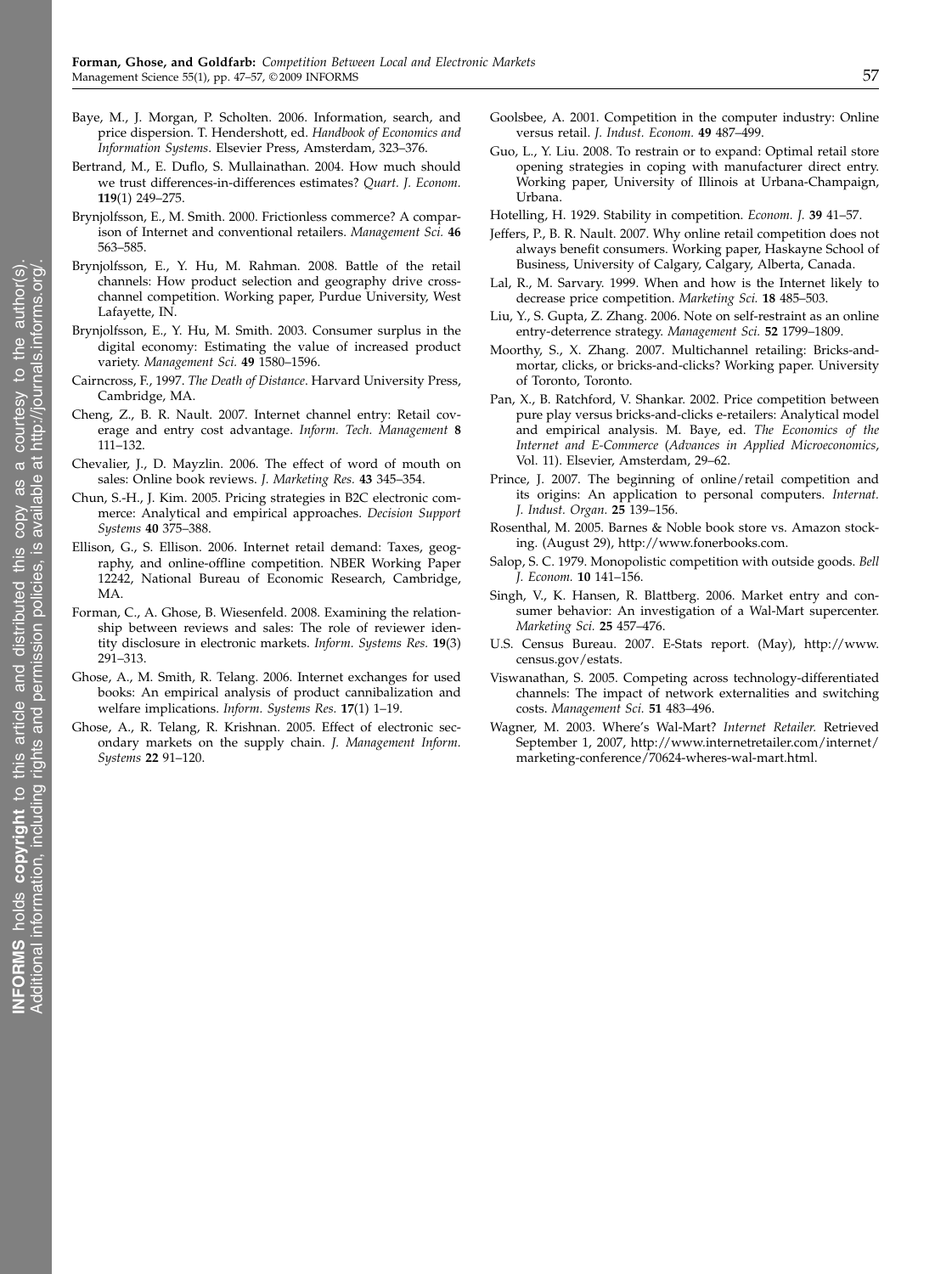MANAGEMENT SCIENCE doi 10.1287/mnsc.1080.0932ec pp. ec1–ec15



# e-companion

ONLY AVAILABLE IN ELECTRONIC FORM

Electronic Companion—"Competition Between Local and Electronic Markets: How the Benefit of Buying Online Depends on Where You Live" by Chris Forman, Anindya Ghose, and Avi Goldfarb, Management Science, poi 10.1287/mnsc.1080.0932.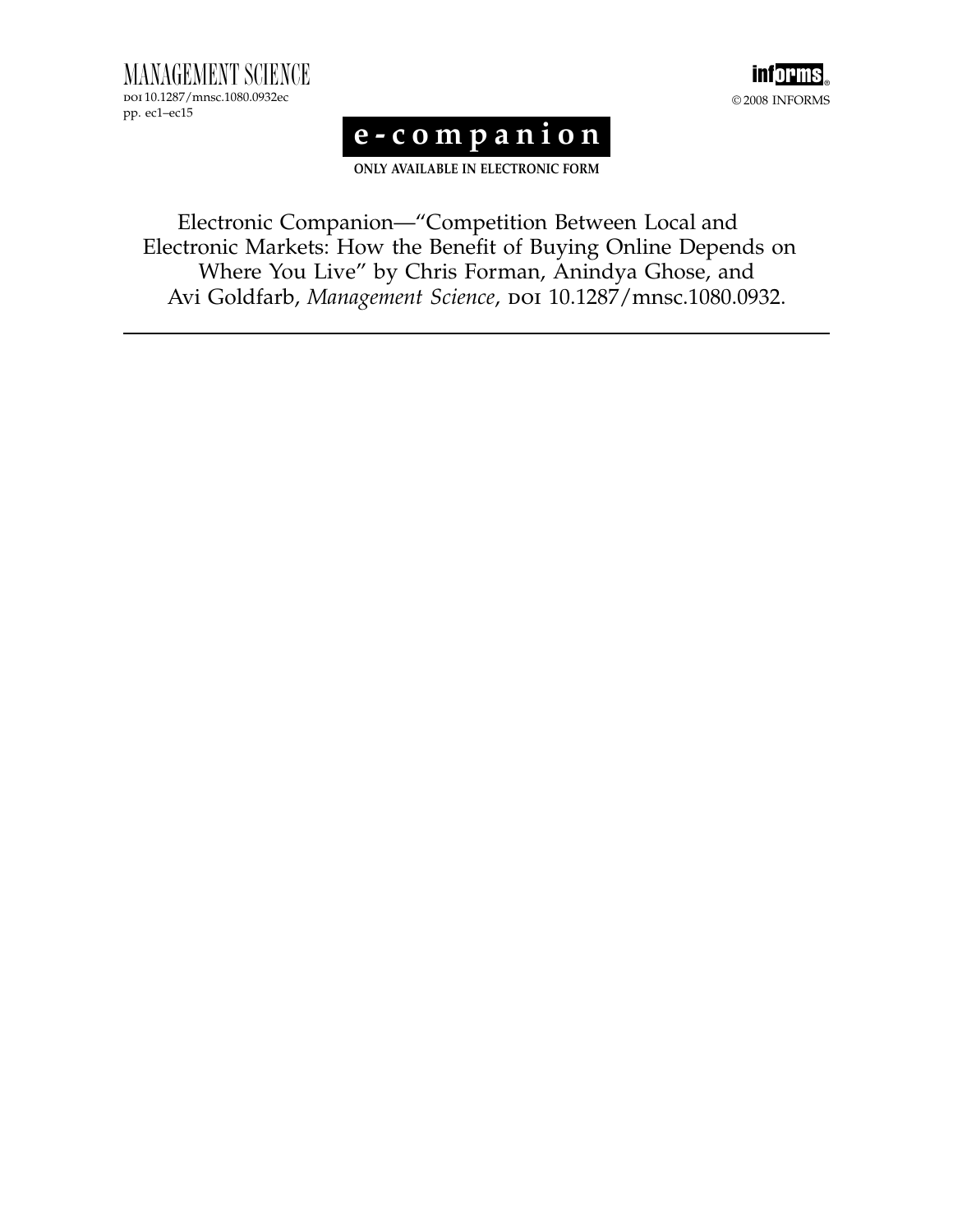#### **Appendix A: Further description on construction of Purchase Circle variables**

In this section we provide further details on the construction of our data set from Amazon Purchase Circles.

**Raw Data from Amazon:** Our initial data set consisted of 712,359 observations that we collected from the Amazon Purchase Circles. These data were collected once a month using the spider program described in the body of the paper. Each location in our data set had between 10 and 20 products listed as the top products sold when we collected the data for that month. To maintain a consistent sample across locations, we kept only product-location-time observations that appeared in the local top 10. In these raw data, a given product might appear multiple times: once for each location in which it appeared in the local top 10. Appendix Table A.1 describes the variables that appeared in these raw data.

| Variable Name         | Description                                                                               |
|-----------------------|-------------------------------------------------------------------------------------------|
| Top 10 Rank           | Number between 1 and 10 that indicates a product's local top 10 ranking.                  |
| Location              | String that indicates the name of the location.                                           |
| <b>State</b>          | State of the location.                                                                    |
| <b>ASIN</b>           | Book identification string.                                                               |
| Date                  | Date when the data were collected.                                                        |
| List Price            | List price of the book (typically, the price that is indicated on the cover of the book). |
| Retail Price          | Price at which Amazon sold the book on the date of data collection.                       |
| Sales Rank            | Sales rank of the book indicated on Amazon.                                               |
| Release Date          | Data when the book was initially released.                                                |
| <b>Average Rating</b> | Average valence of reviews for the book.                                                  |
| Number of reviewers   | Number of reviewers who had reviewed the book by the date of data collection.             |

**Appendix Table A.1: Variables in Raw Purchase Circle Data** 

**Derived Data:** Our raw data set contained thousands of ASINs. It was computationally infeasible for us to examine whether each of these thousands of ASINs appeared within the local top 10 list in a particular location in a particular month; moreover, many of these ASINs appear only one or twice in our data so the use of product-location fixed effects was infeasible because of the very small number of location-times in which such unpopular ASINS appear. As described in the text, for each time period we identified the 300 ASINs that appeared in the largest number of locations and made this our choice set. We aggregated all other ASINs into an "outside option" choice. Details on this procedure are provided below. Thus, the final data set is a panel where the unit of observations is a product-location-time.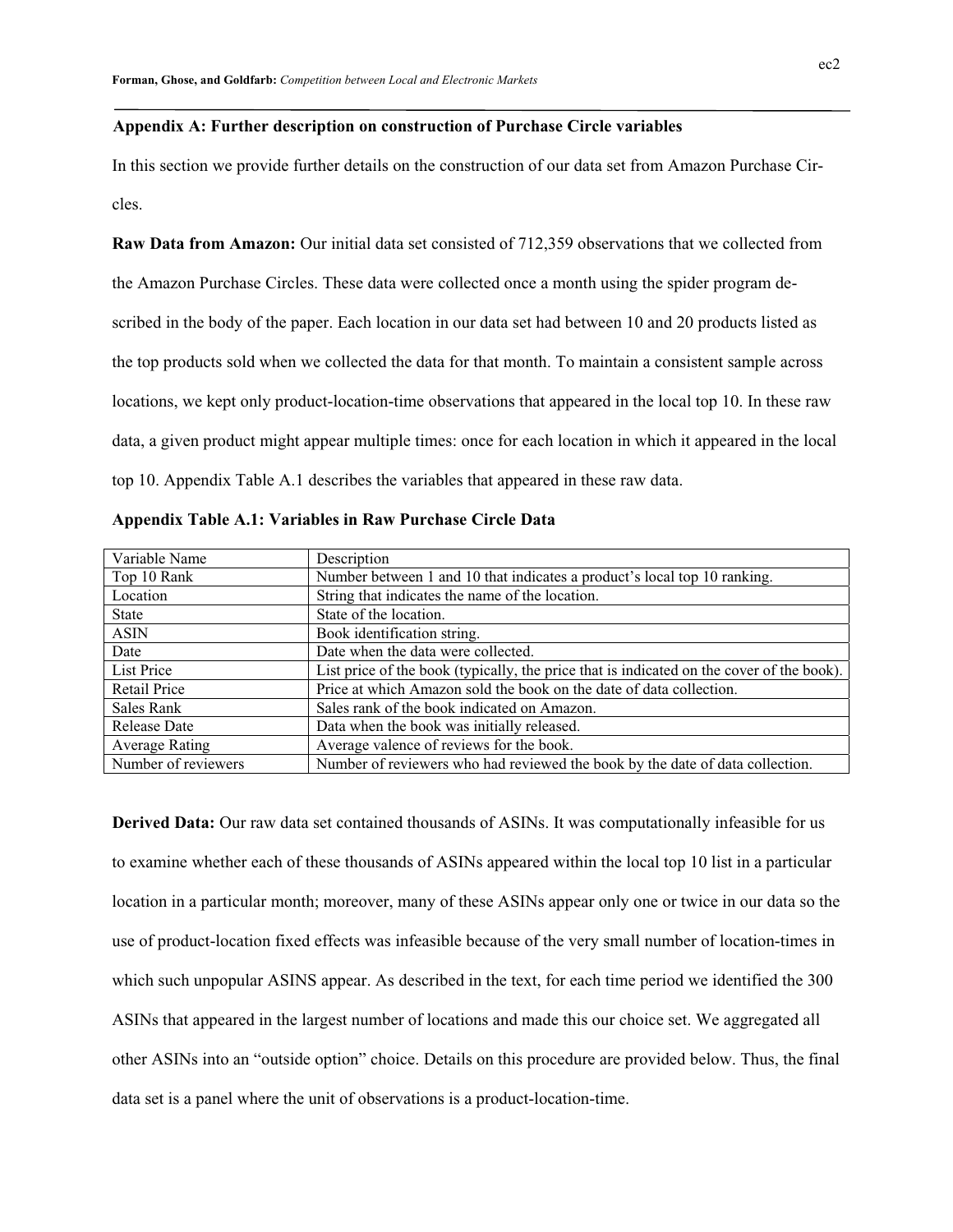As noted in the text, our primary dependent variable,  $LocalTop10_{ijt}$ , is a binary variable that is equal to one if book *i* is present in the local top 10 in location *j* in month *t*, and zero otherwise. In cases where a location purchases one of the products outside of the top 300, *LocalTop10<sub>ijt</sub>=1* for the outside option.

 We use a number of characteristics describing Amazon products in our analyses, including relative price, log(number of days since launch), average rating, log(number of reviewers), and a popularity spline. Further details on each of the variables are included in Appendix Table A.2.

 Most products (ASINs) in our data do not appear in a location-time (as there are over 300 products and only 10 that appear). Since product characteristics in our data do not vary across locations, we compute average values for each of our product characteristics across locations in which the ASINs appear and use these values (there are minor variations in some of the characteristics due to small changes that occur while our Spider is collecting the data; for example an extra review may be posted). For the outside option product, we compute the average of all products outside the top 300 that appear in our data.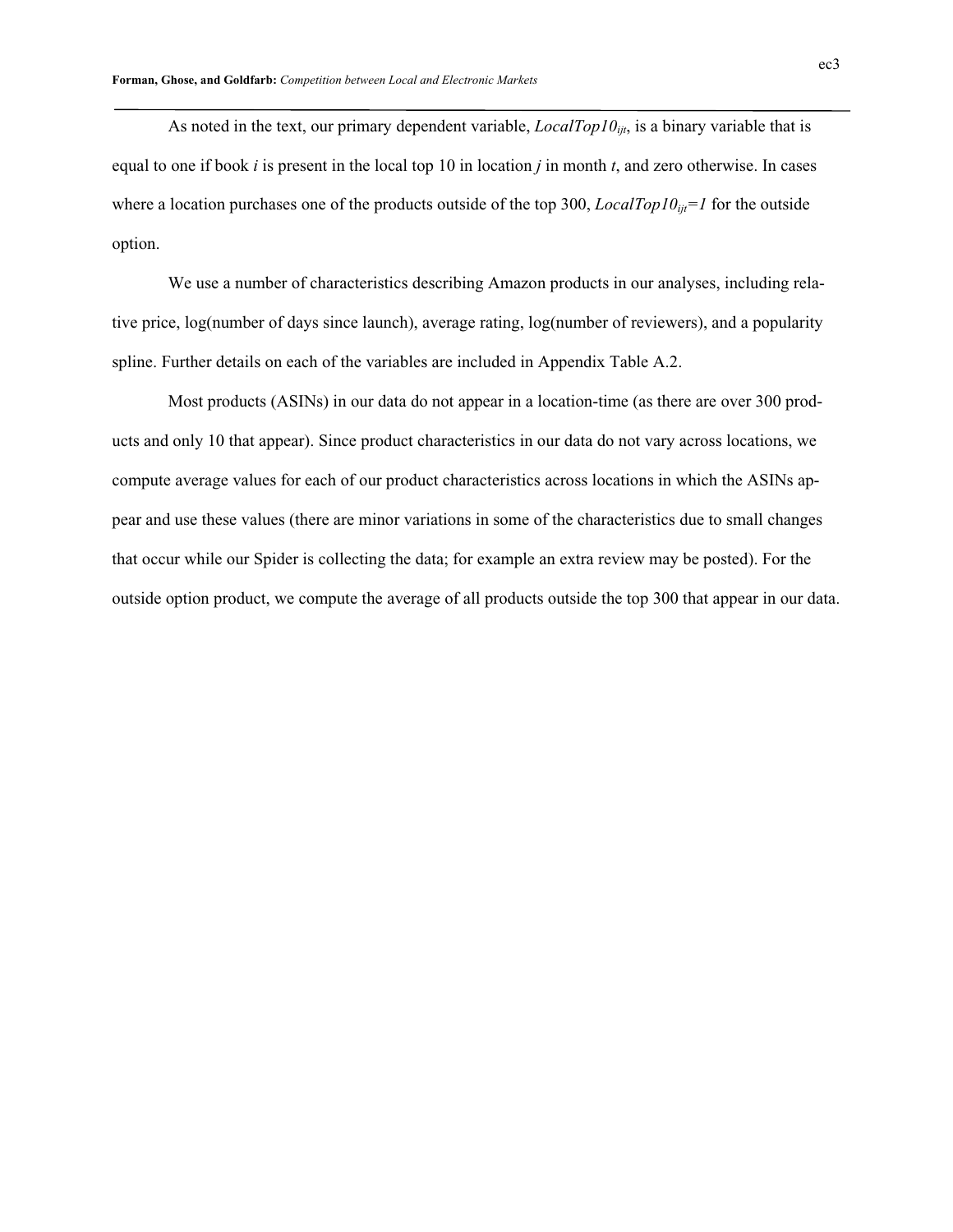| Variable Name                      | Description                                                                      |
|------------------------------------|----------------------------------------------------------------------------------|
| Dummy for Top 10 in location       | $=1$ when ASIN appears in the local 10 top list                                  |
| <b>Relative Price</b>              | =(Amazon retail price – undiscounted list price)/undiscounted list price         |
| Very Popular Products              | $=$ 1 if national sales rank is in top 150.                                      |
| $(rank 1-150)$                     |                                                                                  |
| <b>Popular Products</b>            | $=$ 1 if national sales rank is between 150 and 500.                             |
| (rank 150-500)                     |                                                                                  |
| <b>Moderately Popular Products</b> | $=1$ if national sales rank is between 500 and 1500.                             |
| $(rank 500-1500)$                  |                                                                                  |
| Somewhat Less Popular Prod-        | $=$ 1 if national sales rank is between 1500 and 5000.                           |
| ucts (rank 1500-5000)              |                                                                                  |
| <b>Less Popular Products</b>       | $=$ 1 if national sales rank is between 5000 and 15,000.                         |
| $(rank 5000-15000)$                |                                                                                  |
| <b>Unpopular Products</b>          | $=1$ if national sales rank is above 15,000.                                     |
| (rank over 15000)                  |                                                                                  |
| Dummy for missing price in-        | =1 if there is no information on Amazon retail price or list price for the ASIN. |
| formation                          |                                                                                  |
| Average rating                     | Average valence for the ASIN for all reviews from release data to date of data   |
|                                    | collection.                                                                      |
| Log(says since launch)             | $=$ log(data collection date – release date)                                     |
| <b>Broadband</b>                   | Number of broadband provides for each zip code in the location, averaged         |
|                                    | across zip codes (from FCC Form 477 data). Collected semiannually. Data for      |
|                                    | April 2005 though May 2005 from FCC report from December 2004; data from         |
|                                    | June 2005 through November 2005 from FCC report from June 2005; data from        |
|                                    | December 2005 and January 2006 from FCC report from December 2005.               |
| Dummy for missing elapsed          | $=1$ if release data is missing                                                  |
| date information                   |                                                                                  |
| Log(Number of reviews)             | $=$ log(number reviews from release date to data collection data)                |
| Discount Store Entry               | $=$ 1 if average distance between location zip codes and zip codes from location |
| within 5.4 miles                   | of store entry is less than or equal to 5.4 miles                                |
| Large Bookstore Entry              | =1 if average distance between location zip codes and zip codes from location    |
| within 5.4 miles                   | of store entry is less than or equal to 20 miles                                 |

# **Appendix Table A.2: Description of Derived Variables**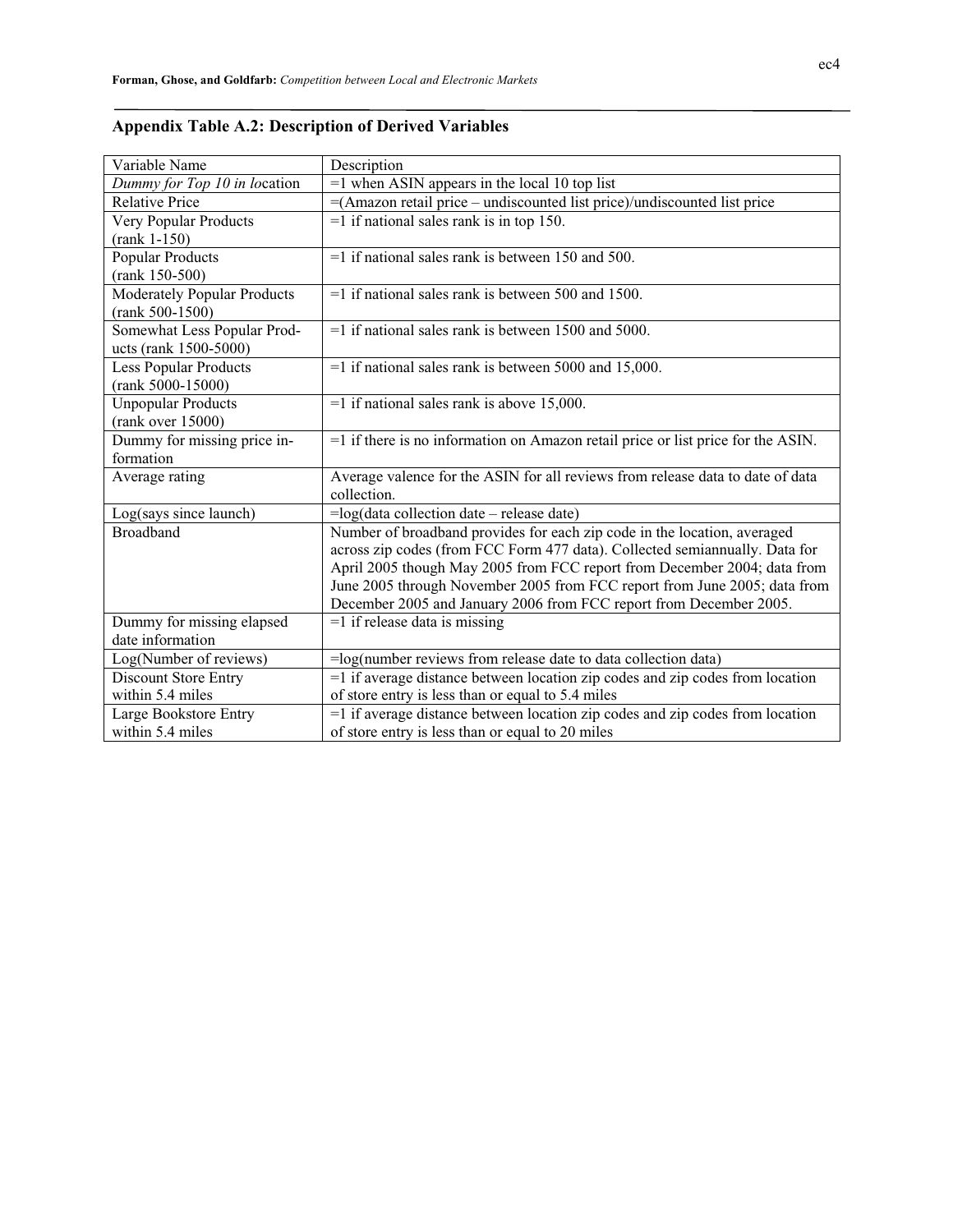### **Appendix B: Robustness**

 $\overline{a}$ 

This appendix includes additional checks of the robustness of our core results. Appendix Table B.1 shows that our results are robust to the use of different splines and measures of product popularity.<sup>6</sup> Appendix Table B.2 shows that our results are robust to using absolute distance rather than the distance dummies (5.4 miles and 20 miles) that we use in our core results; in particular, stores that enter closer to the location will have a stronger effect on online behavior than those that enter farther away. Appendix Tables B.3 and B.4 show that our results are robust to redefining entry as occurring one month after opening date, two months after opening date, and one month before opening date. These results demonstrate that noise in our measurement of the timing of entry would not influence our results. Moreover, they demonstrate that our results do not reflect simply a short-run effect of entry; the effect of entry remains even two months after store opening; they are also complementary to the results in column 5 of Table 3 in the paper than show our results continue to hold when we examine the effects of entry that occurred five months ago. Appendix Table B.5 shows that our results are robust to a broader choice set (1000 products) and to an alternative method of estimating broadband penetration in months that do not coincide with the FCC's collection of Form 477 data. Appendix Table B.6 shows that our results are robust to both high population growth and low population growth locations, and are not capturing a transition of an area being small and rural to becoming larger and more urban. Appendix Table B.7 includes the results of regressions that include regional time trends and regional controls for changes in preferences that may occur over the holiday season. They demonstrate that our results do not reflect changes in preferences in regions where entry occurs. Appendix Table B.8 shows that our results are robust to different methodologies for treating missing observations. Appendix B.9 shows that our results are robust to controlling for interactions between the time since a book was launched, entry and the book's price and national rank. They show that our results do not reflect systematic discounting of new books among locations that experience entry.

 $6$  Note that there is substantial overlap in these different measures of popularity. For example, 95% of the books on the New York Times bestsellers list in November 2005 (and 82% of the books on USA Today's list) were in Amazon's national top 150.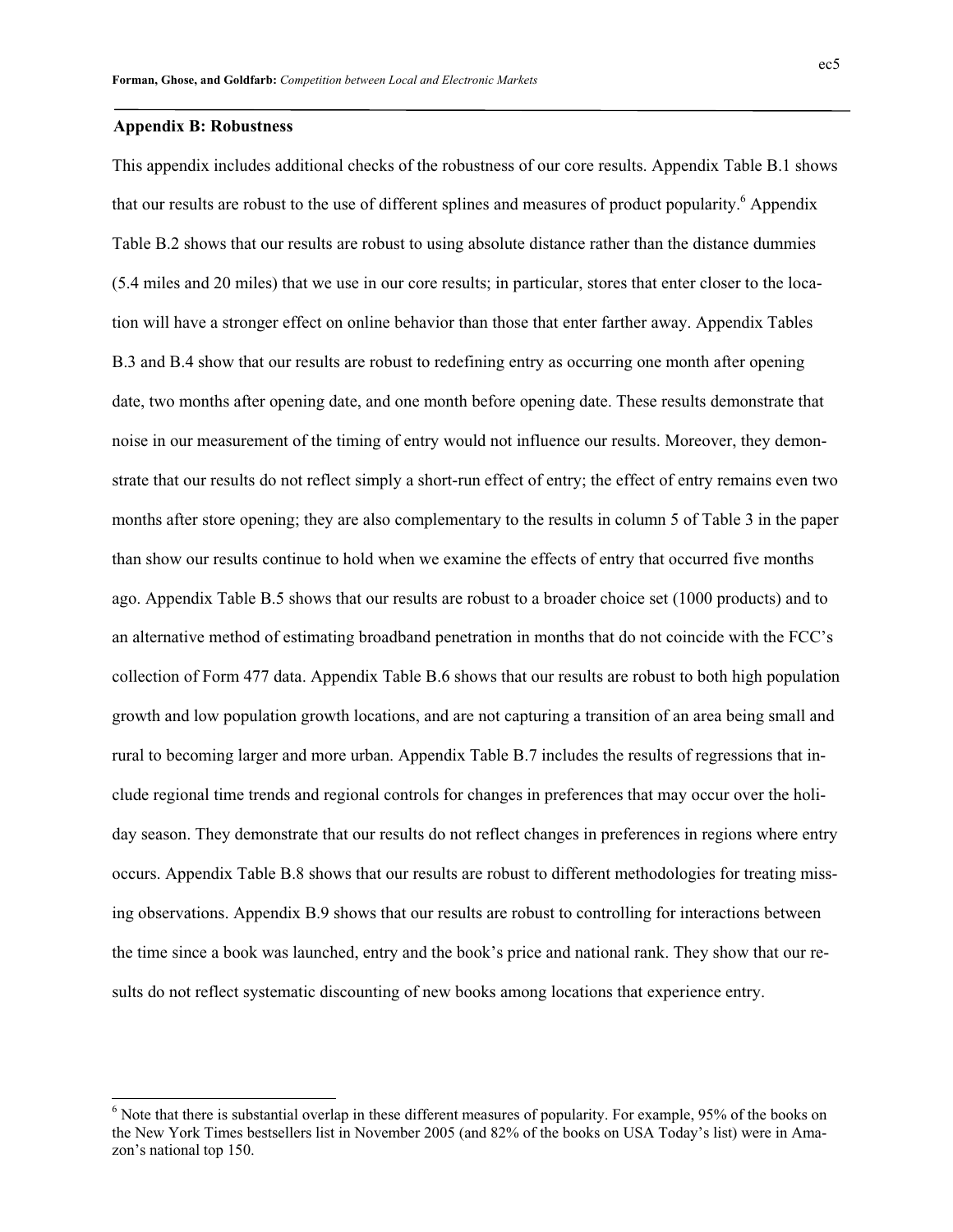|                                      |                                 | Log Linear                                                                                   | Spline $1^{\#}$                                 | Spline $2^{\#}$          | Spline $3^{\#}$             | USA Today <sup>#</sup> NY Times <sup>#</sup> |               |
|--------------------------------------|---------------------------------|----------------------------------------------------------------------------------------------|-------------------------------------------------|--------------------------|-----------------------------|----------------------------------------------|---------------|
|                                      |                                 | (1)                                                                                          | (2)                                             | (3)                      | (4)                         | (5)                                          | (6)           |
|                                      | Very Popular Products           |                                                                                              | $-0.0375$                                       | $-0.0330$                | $-0.0233$                   | $-0.0487$                                    | $-0.0575$     |
|                                      |                                 |                                                                                              | $(0.0014)$ **                                   |                          | $(0.0013)$ ** $(0.0010)$ ** | $(0.0018)$ **                                | $(0.0022)$ ** |
|                                      | <b>Popular Products</b>         |                                                                                              | $-0.0060$                                       | $-0.0044$                | $-0.0067$                   |                                              |               |
| Discount Store Entry (interactions)  |                                 |                                                                                              | $(0.0008)$ **                                   | $(0.0008)$ **            | $(0.0007)$ **               |                                              |               |
|                                      | Moderately Popular Products     |                                                                                              | $-0.0053$                                       | $-0.0069$                |                             |                                              |               |
|                                      |                                 |                                                                                              | $(0.0006)$ **                                   | $(0.0006)$ **            |                             |                                              |               |
|                                      | <b>Less Popular Products</b>    |                                                                                              | $-0.0063$                                       | $-0.0091$                |                             |                                              |               |
|                                      |                                 |                                                                                              | $(0.0006)**$                                    | $(0.0009)$ **            |                             |                                              |               |
|                                      | Even Less Popular Products      |                                                                                              |                                                 | $-0.0030$                | $-0.0017$                   |                                              |               |
|                                      |                                 |                                                                                              |                                                 | $(0.0007)$ **            | $(0.0007)*$                 |                                              |               |
|                                      | Somewhat Unpopular Products     |                                                                                              |                                                 | $-0.0020$                |                             |                                              |               |
|                                      |                                 |                                                                                              |                                                 | $(0.0006)$ **            |                             |                                              |               |
|                                      | <b>Relative Price</b>           | 0.0153                                                                                       | 0.0124                                          | 0.0141                   | 0.0159                      | 0.0060                                       | 0.0069        |
|                                      |                                 | $(0.0022)$ **                                                                                | $(0.0021)$ **                                   | $(0.0022)**$             | $(0.0022)$ **               | $(0.0021)$ **                                | $(0.0021)$ ** |
|                                      | Log(Sales Rank)                 | 0.0034                                                                                       |                                                 |                          |                             |                                              |               |
|                                      |                                 | $(0.0002)$ **                                                                                |                                                 |                          |                             |                                              |               |
|                                      | Very Popular Products           |                                                                                              | $-0.0357$                                       | $-0.0351$                | $-0.0238$                   | $-0.0597$                                    | $-0.0505$     |
|                                      |                                 |                                                                                              | $(0.0027)$ **                                   |                          | $(0.0026)$ ** $(0.0024)$ ** | $(0.0039)$ **                                | $(0.0047)$ ** |
|                                      | <b>Popular Products</b>         |                                                                                              | $-0.0058$                                       | $-0.0040$                | $-0.0056$                   |                                              |               |
|                                      |                                 |                                                                                              | (0.0020)                                        | $(0.0020)*$              | $(0.0016)$ **               |                                              |               |
|                                      | Moderately Popular Products     |                                                                                              | $-0.0022$                                       | $-0.0033$                |                             |                                              |               |
|                                      |                                 |                                                                                              | (0.0016)                                        | $(0.0016)*$              |                             |                                              |               |
|                                      | <b>Less Popular Products</b>    |                                                                                              | $-0.0036$                                       | $-0.0086$                |                             |                                              |               |
|                                      |                                 |                                                                                              | $(0.0018)*$                                     | $(0.0026)$ **            |                             |                                              |               |
|                                      | Even Less Popular Products      |                                                                                              |                                                 | $-0.0036$                | $-0.0020$                   |                                              |               |
|                                      |                                 |                                                                                              |                                                 | $(0.0020)+$              | (0.0017)                    |                                              |               |
|                                      | Somewhat Unpopular Products     |                                                                                              |                                                 | $-0.0022$                |                             |                                              |               |
| Large Bookstore Entry (interactions) |                                 |                                                                                              |                                                 | (0.0017)                 |                             |                                              |               |
|                                      | <b>Relative Price</b>           | 0.0228                                                                                       | 0.0170                                          | 0.0176                   | 0.0201                      | 0.0062                                       | 0.0135        |
|                                      |                                 | $(0.0063)$ **                                                                                | $(0.0061)$ **                                   | $(0.0061)$ **            | $(0.0061)$ **               | (0.0060)                                     | $(0.0059)$ ** |
|                                      | Log(Sales Rank)                 | 0.0035                                                                                       |                                                 |                          |                             |                                              |               |
|                                      |                                 | $(0.0004)$ **                                                                                |                                                 |                          |                             |                                              |               |
|                                      | Relative price                  | $-0.0146$                                                                                    | $-0.0165$                                       | $-0.0237$                | $-0.0254$                   | $-0.0214$                                    | $-0.0170$     |
| Other                                |                                 | $(0.0007)$ **                                                                                | $(0.0007)$ **                                   | $(0.0008)$ **            | $(0.0008)$ **               | $(0.0007)$ **                                | $(0.0007)$ ** |
|                                      |                                 |                                                                                              |                                                 |                          |                             |                                              |               |
|                                      | Observations                    | 4,051,254                                                                                    | 4,051,254                                       | $\overline{4,051}$ , 254 | 4,051,254                   | 4,062,326                                    | 4,052,722     |
|                                      | Number of Fixed Effects         | 978,611                                                                                      | 978,611                                         | 978,611                  | 978,611                     | 981,255                                      | 978,611       |
|                                      | Controls                        |                                                                                              |                                                 |                          |                             |                                              |               |
|                                      | -Dummy for missing price info   | -Dummy for missing elapsed date information                                                  |                                                 |                          |                             |                                              |               |
|                                      | -Average rating                 | -Discount Store Entry within 5.4 miles                                                       |                                                 |                          |                             |                                              |               |
|                                      | -Log(days since launch)         | -Large Bookstore Entry within 5.4 miles<br>-Product-location fixed effects (differenced out) |                                                 |                          |                             |                                              |               |
|                                      | -Time dummies                   |                                                                                              |                                                 |                          |                             |                                              |               |
|                                      | -Log(Number of reviews)         |                                                                                              | -Book popularity spline (cols 2, 3, $&$ 4 only) |                          |                             |                                              |               |
|                                      | -Broadband competition          |                                                                                              | -Log(Sales Rank) (Column 1 only)                |                          |                             |                                              |               |
|                                      | -Log(Elapsed days since launch) |                                                                                              |                                                 |                          |                             |                                              |               |

#### **Appendix Table B.1: Difference in Difference on store entry: additional splines**

 $*$ Spline in column (2) is top 100, 101-500,501-1000, and 1001-10,000; in column (3) is top 150, 151-500, 501-1500, 1501-5000, 5001-15,000, and 15,001-50,000; in column (4) is top 250, 251-5000, and 5001-15,000; in column (5) is top 150 books as according to the USA Today list of bestsellers; in column (6) is appearing in a New York Times bestsellers list. Robust standard errors are in parentheses and are clustered by location-time. Regressions include location-product fixed effects.

+ significant at 10%; \* significant at 5%; \*\* significant at 1%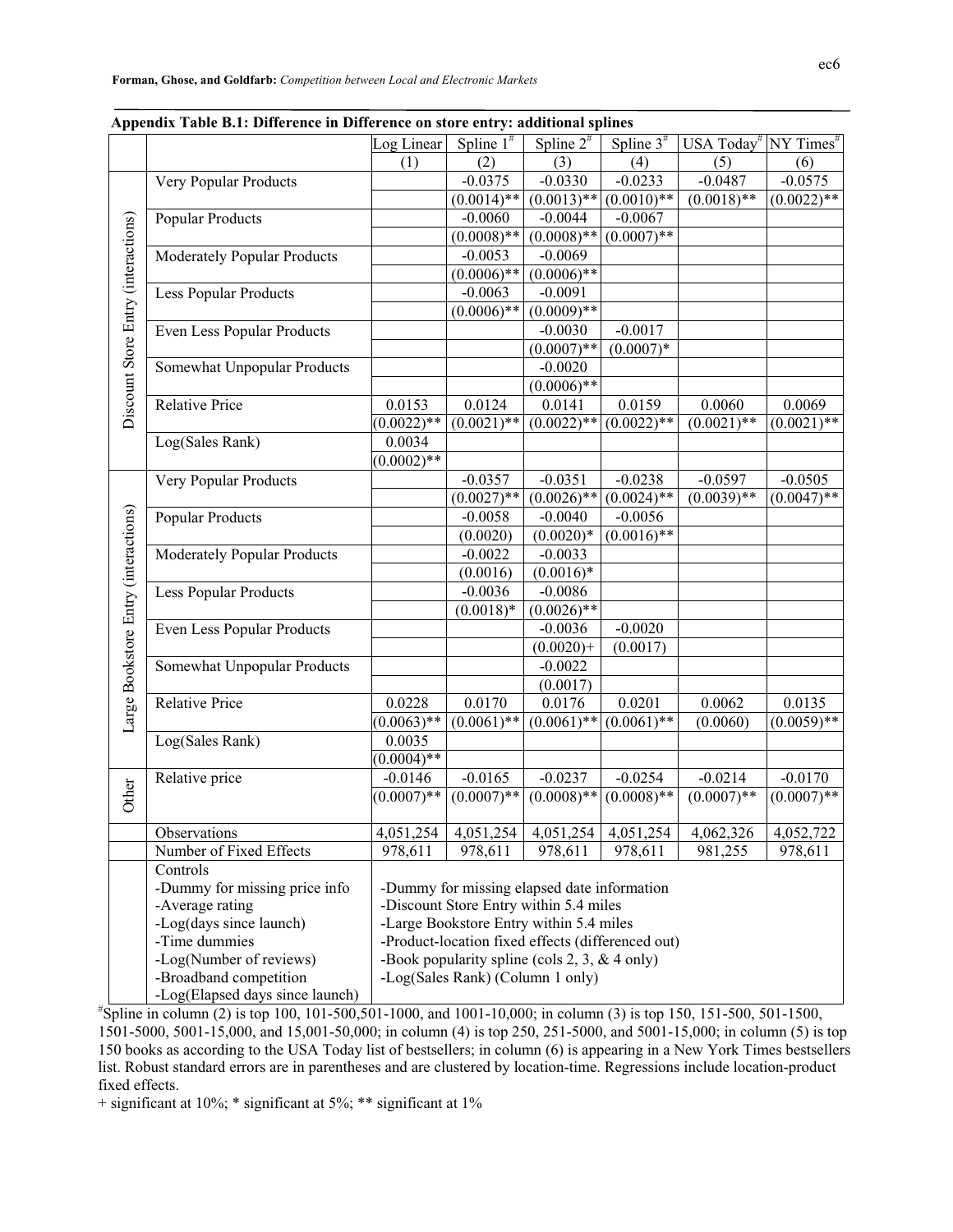|                                                          | Appendix Table D.2. Absolute Distance Results |                           |               |
|----------------------------------------------------------|-----------------------------------------------|---------------------------|---------------|
|                                                          |                                               | (1)                       | (2)           |
|                                                          |                                               | 20 Miles                  | Log Linear    |
|                                                          | Very Popular Products <sup>#</sup>            | $-0.0009$                 |               |
|                                                          | (Top 150 nationally)                          | $(0.0001)$ **             |               |
|                                                          | <b>Popular Products</b>                       | 0.0001                    |               |
|                                                          | $(151-500 \text{ nationally})$                | (0.0001)<br>0.00002       |               |
| Discount Store Entry & Distance<br>(double interactions) | Moderately Popular Products                   |                           |               |
|                                                          | $(501-1500 \text{ nationally})$               | (0.00005)<br>$-0.0002$    |               |
|                                                          | Somewhat Less Popular Products                |                           |               |
| to Store                                                 | $(1501 - 5000 \text{ nationally})$            | $(0.0001)*$<br>$-0.00002$ |               |
|                                                          | <b>Less Popular Products</b>                  |                           |               |
|                                                          | $(5001-15000 \text{ rationally})$             | (0.00005)                 |               |
|                                                          | <b>Relative Price</b>                         | 0.0007                    | 0.0009        |
|                                                          |                                               | $(0.0002)$ **             | $(0.0002)$ ** |
|                                                          | Log(Sales Rank)                               |                           | 0.0001        |
|                                                          |                                               |                           | $(0.0000)**$  |
|                                                          | Main Interaction: Entry * Distance to Store   | 0.0003                    | $-0.0003$     |
|                                                          |                                               | $(0.0001)$ **             | $(0.0002)+$   |
|                                                          | Very Popular Products                         | $-0.0009$                 |               |
|                                                          | (Top 150 nationally)                          | $(0.0002)$ **             |               |
|                                                          | <b>Popular Products</b>                       | 0.00002                   |               |
|                                                          | $(151-500 \text{ nationally})$                | (0.0001)                  |               |
|                                                          | Moderately Popular Products                   | 0.0002                    |               |
| (double interactions)                                    | $(501-1500 \text{ nationally})$               | $(0.0001) +$              |               |
|                                                          | Somewhat Less Popular Products                | $-0.00007$                |               |
| to Store                                                 | $(1501 - 5000 \text{ nationally})$            | (0.0002)                  |               |
|                                                          | <b>Less Popular Products</b>                  | 0.0001                    |               |
|                                                          | $(5001-15000 \text{ rationally})$             | (0.0001)                  |               |
|                                                          | <b>Relative Price</b>                         | 0.0004                    | 0.0007        |
| Large Bookstore Store Entry & Distance                   |                                               | $(-0.0004)$               | (0.0004)      |
|                                                          | Log(Sales Rank)                               |                           | 0.0001        |
|                                                          |                                               |                           | $(0.0000)**$  |
|                                                          | Main Interaction: Entry * Distance to Store   | 0.0002                    | $-0.0005$     |
|                                                          |                                               | $(-0.0001)$               | $(0.0003) +$  |
|                                                          | Very Popular Products                         | $-0.03$                   |               |
| tions)                                                   | (Top 150 nationally)                          | $(0.0012)$ **             |               |
|                                                          | <b>Popular Products</b>                       | $-0.0073$                 |               |
| Discount Store Entry (interact                           | $(151-500 \text{ nationally})$                | $(0.0008)$ **             |               |
|                                                          | Moderately Popular Products                   | $-0.0082$                 |               |
|                                                          | $(501-1500$ nationally)                       | $(0.0005)$ **             |               |
|                                                          | Somewhat Less Popular Products                | $-0.007$                  |               |
|                                                          | $(1501 - 5000 \text{ nationally})$            | $(0.0007)$ **             |               |
|                                                          | <b>Less Popular Products</b>                  | $-0.002$                  |               |
|                                                          | $(5001 - 15000 \text{ nationally})$           | $(0.0005)$ **             |               |
|                                                          | <b>Relative Price</b>                         | 0.0051                    | 0.001         |
|                                                          |                                               | $(0.0017)$ **             | $(-0.0018)$   |
|                                                          | Log(Sales Rank)                               |                           | 0.0037        |
|                                                          |                                               |                           | $(0.0002)$ ** |
|                                                          | Very Popular Products                         | $-0.0278$                 |               |
|                                                          | (Top 150 nationally)                          | $(0.0018)$ **             |               |
| Large Bookstore<br>Entry (interac-<br>tions)             | <b>Popular Products</b>                       | $-0.0047$                 |               |
|                                                          | $(151-500 \text{ nationally})$                | $(0.0013)$ **             |               |
|                                                          | Moderately Popular Products                   | $-0.0064$                 |               |
|                                                          | $(501-1500 \text{ nationally})$               | $(0.0009)$ **             |               |

## **Appendix Table B.2: Absolute Distance Results**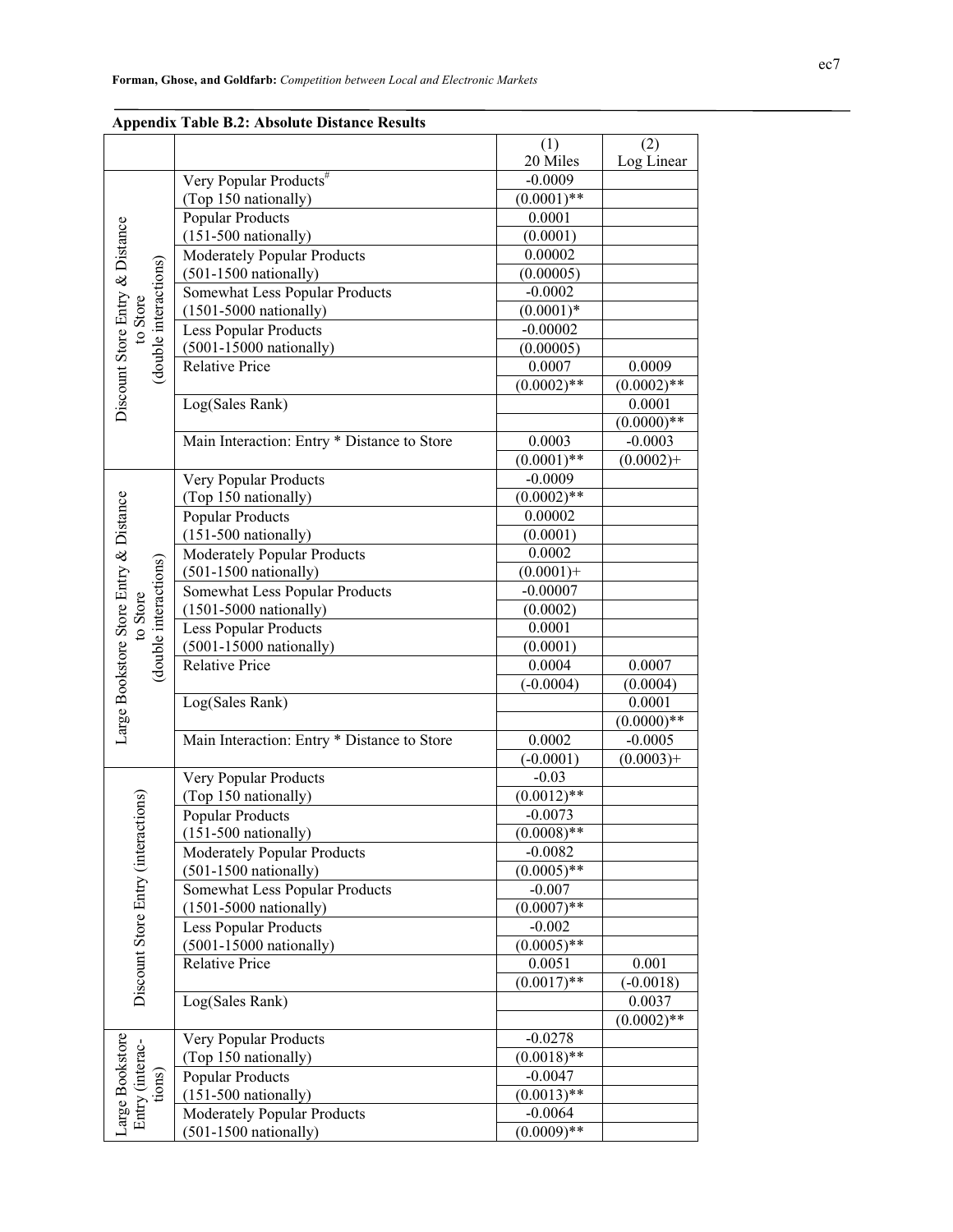**Forman, Ghose, and Goldfarb:** *Competition between Local and Electronic Markets* 

|       | Somewhat Less Popular Products     | $-0.0067$     |               |
|-------|------------------------------------|---------------|---------------|
|       | $(1501 - 5000 \text{ nationally})$ | $(0.0014)$ ** |               |
|       | <b>Less Popular Products</b>       | $-0.0029$     |               |
|       | $(5001-15000 \text{ rationally})$  | $(0.0011)$ ** |               |
|       | <b>Relative Price</b>              | 0.0119        | 0.011         |
|       |                                    | $(0.0033)$ ** | $(0.0035)$ ** |
|       | Log(Sales Rank)                    |               | 0.0033        |
|       |                                    |               | $(0.0002)$ ** |
| Other | Relative price                     | $-0.0268$     | $-0.0179$     |
|       |                                    | $(0.0008)$ ** | $(0.0008)$ ** |
|       | <b>Observations</b>                | 4,051,254     | 4,051,254     |
|       | Number of Fixed Effects            | 978,611       | 978,611       |
|       | <b>Controls:</b> as above          |               |               |

Absolute distance is measured as the great circle distance using the latitude and longitude of the store and that of the location under observation. When then transform this to 20 – absolute distance (or in column 2, 5.4 – absolute distance) so that bigger numbers correspond to shorter entry distances. To compute radii, we use the average longitude and latitude across zip codes within the location. Robust standard errors are in parentheses and are clustered by location-time. Regressions include location-product fixed effects. + significant at 10%; \* significant at 5%; \*\* significant at 1%. For sales rank regression, we use entry in a 5.4 miles radius.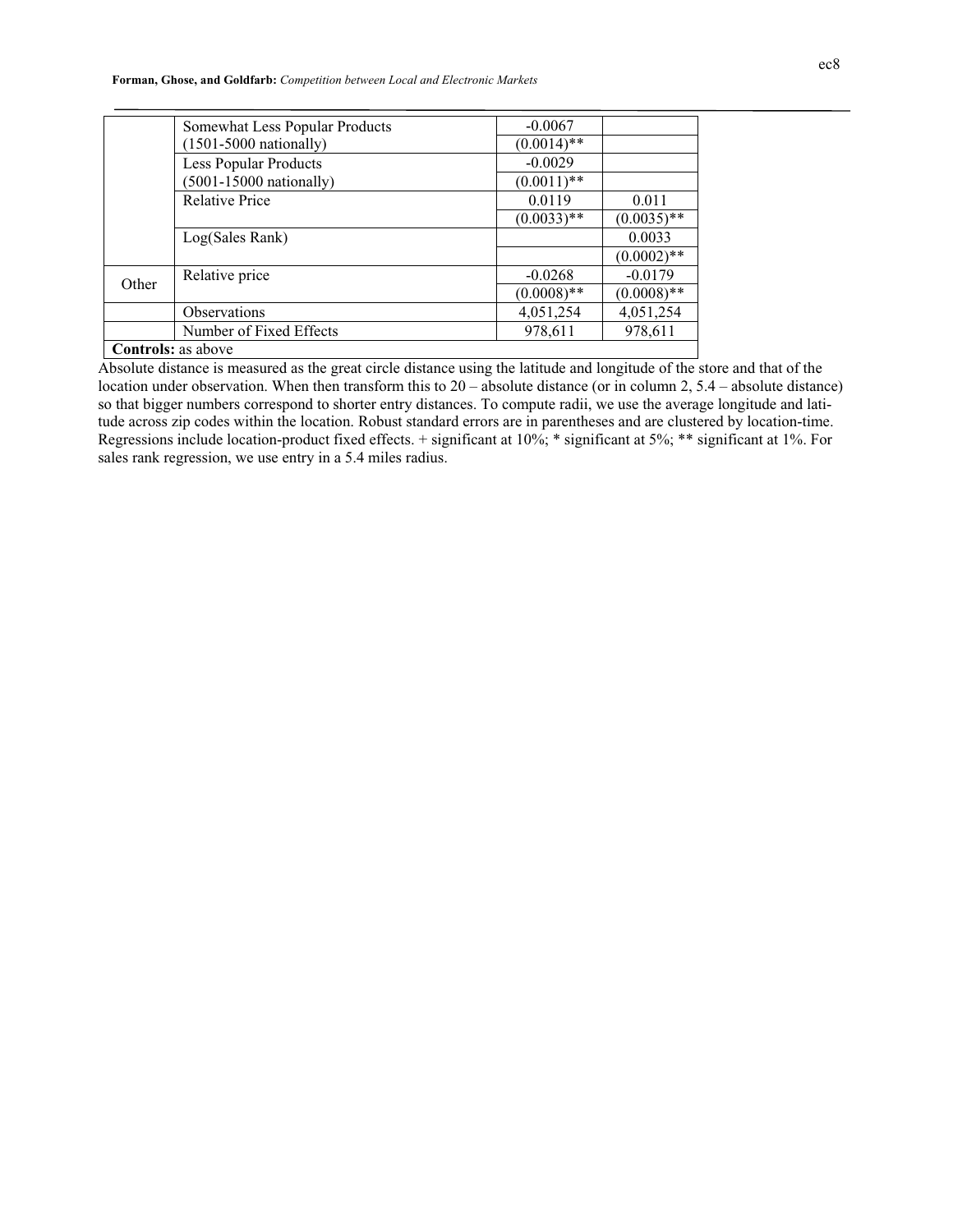| r r                                  | ັ່                                 | ᇢ<br>One Month Lag |                 |               | Two Month Lag |               |               |
|--------------------------------------|------------------------------------|--------------------|-----------------|---------------|---------------|---------------|---------------|
|                                      |                                    | (1)                | (2)             | (3)           | (4)           | (5)           | (6)           |
|                                      |                                    | 5.4 Miles          | 20 Miles        | Log Li-       | 5.4 Miles     | 20 Miles      | Log Li-       |
|                                      |                                    |                    |                 | near          |               |               | near          |
|                                      | Very Popular Products <sup>#</sup> | $-0.0272$          | $-0.0335$       |               | $-0.0292$     | $-0.0348$     |               |
|                                      | (Top 150 nationally)               | $(0.0012)$ **      | $(0.0007)$ **   |               | $(0.0012)$ ** | $(0.0007)$ ** |               |
|                                      | <b>Popular Products</b>            | $-0.0003$          | $-0.004$        |               | 0.002         | $-0.002$      |               |
|                                      | $(151-500 \text{ rationally})$     | $(-0.0007)$        | $(0.0004)$ **   |               | $(0.0008)*$   | $(0.0005)$ ** |               |
| Discount Store Entry (interactions)  | Moderately Popular Products        | $-0.004$           | $-0.0069$       |               | $-0.0034$     | $-0.0064$     |               |
|                                      | $(501-1500$ nationally)            | $(0.0005)$ **      | $(0.0003)$ **   |               | $(0.0006)$ ** | $(0.0003)$ ** |               |
|                                      | Somewhat Less Popular Products     | $-0.0049$          | $-0.007$        |               | $-0.006$      | $-0.0075$     |               |
|                                      | $(1501 - 5000 \text{ nationally})$ | $(0.0008)$ **      | $(0.0004)^{**}$ |               | $(0.0011)$ ** | $(0.0005)$ ** |               |
|                                      | Less Popular Products              | $-0.0019$          | $-0.0016$       |               | $-0.0008$     | $-0.0006$     |               |
|                                      | $(5001-15000 \text{ nationally})$  | $(0.0007)*$        | $(0.0003)$ **   |               | (0.0009)      | (0.0004)      |               |
|                                      | <b>Relative Price</b>              | 0.0036             | 0.0037          | 0.0068        | 0.0035        | 0.0044        | 0.0052        |
|                                      |                                    | $(0.0020)+$        | $(0.0010)$ **   | $(0.0020)$ ** | (0.0022)      | $(0.0011)$ ** | $(0.0023)*$   |
|                                      | Log(Sales Rank)                    |                    |                 | 0.0024        |               |               | 0.0027        |
|                                      |                                    |                    |                 | $(0.0002)$ ** |               |               | $(0.0002)$ ** |
|                                      | Very Popular Products              | $-0.0282$          | $-0.0302$       |               | $-0.0288$     | $-0.0309$     |               |
|                                      | (Top 150 nationally)               | $(0.0026)$ **      | $(0.0011)$ **   |               | $(0.0033)$ ** | $(0.0014)$ ** |               |
|                                      | <b>Popular Products</b>            | 0.0015             | $-0.001$        |               | 0.0026        | $-0.0001$     |               |
|                                      | $(151-500 \text{ nationally})$     | $(-0.0019)$        | $(-0.0008)$     |               | (0.0022)      | (0.0011)      |               |
|                                      | Moderately Popular Products        | 0.0005             | $-0.002$        |               | 0.0015        | $-0.0003$     |               |
|                                      | $(501-1500 \text{ nationally})$    | $(-0.0016)$        | $(0.0006)$ **   |               | (0.0021)      | (0.0009)      |               |
|                                      | Somewhat Less Popular Products     | $-0.003$           | $-0.0025$       |               | $-0.0027$     | $-0.0012$     |               |
|                                      | $(1501-5000 \text{ nationally})$   | $(-0.0026)$        | $(0.0009)$ **   |               | (0.0033)      | (0.0014)      |               |
| Large Bookstore Entry (interactions) | Less Popular Products              | $-0.0017$          | $-0.0014$       |               | $-0.0023$     | $-0.002$      |               |
|                                      | $(5001-15000 \text{ rationally})$  | $(-0.0019)$        | $(0.0008) +$    |               | (0.0027)      | $(0.0011) +$  |               |
|                                      | <b>Relative Price</b>              | 0.0018             | 0.0029          | 0.0051        | $-0.0036$     | 0.0071        | 0.0019        |
|                                      |                                    | (0.0057)           | (0.0023)        | (0.0059)      | (0.0071)      | $(0.0033)*$   | (0.0072)      |
|                                      | Log(Sales Rank)                    |                    |                 | 0.0022        |               |               | 0.0023        |
|                                      |                                    |                    |                 | $(0.0004)$ ** |               |               | $(0.0005)*$   |
|                                      | Relative price (not interacted)    | $-0.0226$          | $-0.0237$       | $-0.0136$     | $-0.0224$     | $-0.023$      | $-0.0134$     |
| Other                                |                                    | $(0.0007)$ **      | $(0.0007)$ **   | $(0.0007)$ ** | $(0.0007)$ ** | $(0.0007)$ ** | $(0.0007)$ ** |
|                                      |                                    |                    |                 |               |               |               |               |
|                                      | Observations                       | 4,051,254          | 4,051,254       | 4,051,254     | 4,051,254     | 4,051,254     | 4,051,254     |
|                                      | Number of Fixed Effects            | 978,611            | 978,611         | 978,611       | 978,611       | 978,611       | 978,611       |
|                                      | Controls: as above                 |                    |                 |               |               |               |               |

#### **Appendix Table B.3: Alternate Entry (with a One or Two Month Lag) Results**

Robust standard errors are in parentheses and are clustered by location-time. Regressions include location-product fixed effects. + significant at 10%; \* significant at 5%; \*\* significant at 1%. For log linear regression, we use entry in a 5.4 miles radius.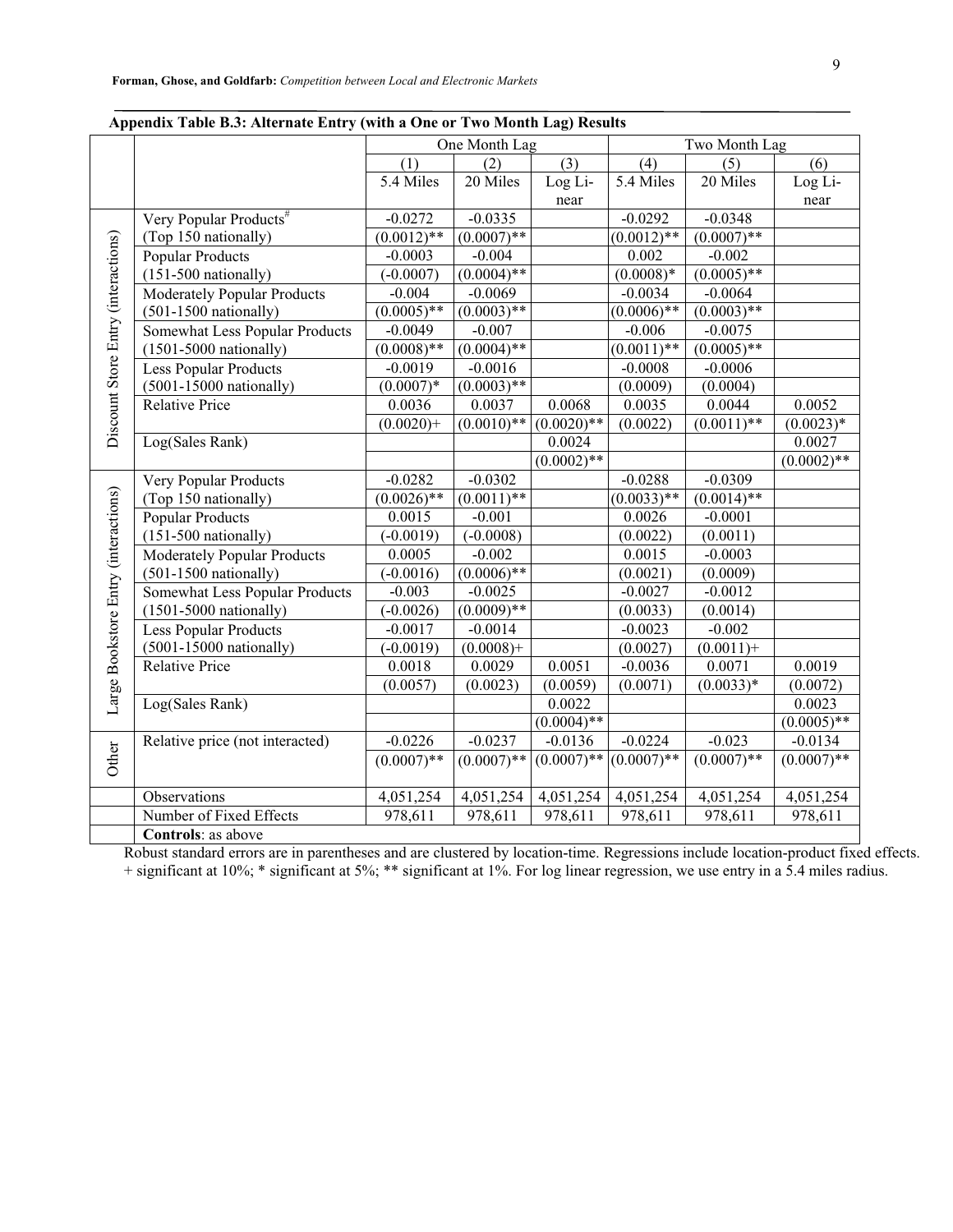|                         |                                      |                                    | (1)                        | (2)           | (3)           |
|-------------------------|--------------------------------------|------------------------------------|----------------------------|---------------|---------------|
| Row                     |                                      |                                    | 5.4 Miles                  | 20 Miles      | Log linear    |
| 1                       |                                      | Very Popular Products <sup>#</sup> | $-0.0299$                  | $-0.0341$     |               |
|                         |                                      | (Top 150 nationally)               | $\overline{(0.0011)^{**}}$ | $(0.0007)$ ** |               |
| $\overline{2}$          |                                      | <b>Popular Products</b>            | $-0.0067$                  | $-0.0083$     |               |
|                         |                                      | $(151-500$ nationally)             | $(0.0007)$ **              | $(0.0004)$ ** |               |
| $\overline{\mathbf{3}}$ |                                      | Moderately Popular Products        | $-0.0079$                  | $-0.0088$     |               |
|                         |                                      | $(501-1500$ nationally)            | $(0.0005)$ **              | $(0.0003)$ ** |               |
| $\overline{4}$          |                                      | Somewhat Less Popular Products     | $-0.0081$                  | $-0.0081$     |               |
|                         |                                      | $(1501-5000 \text{ nationally})$   | $(0.0007)$ **              | $(0.0004)$ ** |               |
| $\overline{5}$          |                                      | <b>Less Popular Products</b>       | $-0.0017$                  | $-0.0018$     |               |
|                         |                                      | $(5001-15000 \text{ nationally})$  | $(0.0005)$ **              | $(0.0002)$ ** |               |
| 6                       |                                      | <b>Relative Price</b>              | 0.0084                     | 0.0084        | 0.0077        |
|                         | Discount Store Entry (interactions)  |                                    | $(0.0016)$ **              | $(0.0009)$ ** | $(0.0017)$ ** |
| $\overline{7}$          |                                      | Log(Sales Rank)                    |                            |               | 0.0033        |
|                         |                                      |                                    |                            |               | $(0.0002)$ ** |
| 8                       |                                      | Very Popular Products              | $-0.0338$                  | $-0.0321$     |               |
|                         |                                      | (Top 150 nationally)               | $(0.0021)$ **              | $(0.0009)$ ** |               |
| $\overline{9}$          |                                      | <b>Popular Products</b>            | $-0.0076$                  | $-0.0075$     |               |
|                         |                                      | $(151-500 \text{ nationally})$     | $(0.0015)$ **              | $(0.0007)$ ** |               |
| 10                      |                                      | Moderately Popular Products        | $-0.0071$                  | $-0.0073$     |               |
|                         |                                      | $(501-1500$ nationally)            | $(0.0011)$ **              | $(0.0004)$ ** |               |
| 11                      |                                      | Somewhat Less Popular Products     | $-0.0098$                  | $-0.0071$     |               |
|                         |                                      | $(1501 - 5000 \text{ nationally})$ | $(0.0017)$ **              | $(0.0006)$ ** |               |
| $\overline{12}$         |                                      | <b>Less Popular Products</b>       | $-0.0026$                  | $-0.0021$     |               |
|                         |                                      | $(5001-15000 \text{ nationally})$  | $(0.0011)^*$               | $(0.0004)$ ** |               |
| 13                      |                                      | <b>Relative Price</b>              | 0.0112                     | 0.0076        | 0.0115        |
|                         | Large Bookstore Entry (interactions) |                                    | $(0.0041)$ **              | $(0.0014)$ ** | $(0.0043)$ ** |
| 14                      |                                      | Log(Sales Rank)                    |                            |               | 0.0038        |
|                         |                                      |                                    |                            |               | $(0.0003)$ ** |
| 29                      |                                      | Relative price                     | $-0.0238$                  | $-0.0274$     | $-0.0146$     |
|                         | Other                                |                                    | $(0.0008)$ **              | $(0.0008)$ ** | $(0.0007)$ ** |
|                         |                                      |                                    |                            |               |               |
|                         |                                      | Observations                       | 4,051,254                  | 4,051,254     | 4,051,254     |
|                         |                                      | Number of Fixed Effects            | 978,611                    | 978,611       | 978,611       |
|                         |                                      | Controls: as above                 |                            |               |               |

Robust standard errors are in parentheses and are clustered by location-time. Regressions include location-product fixed effects. + significant at 10%; \* significant at 5%; \*\* significant at 1%. For log linear regression, we use entry in a 5.4 miles radius.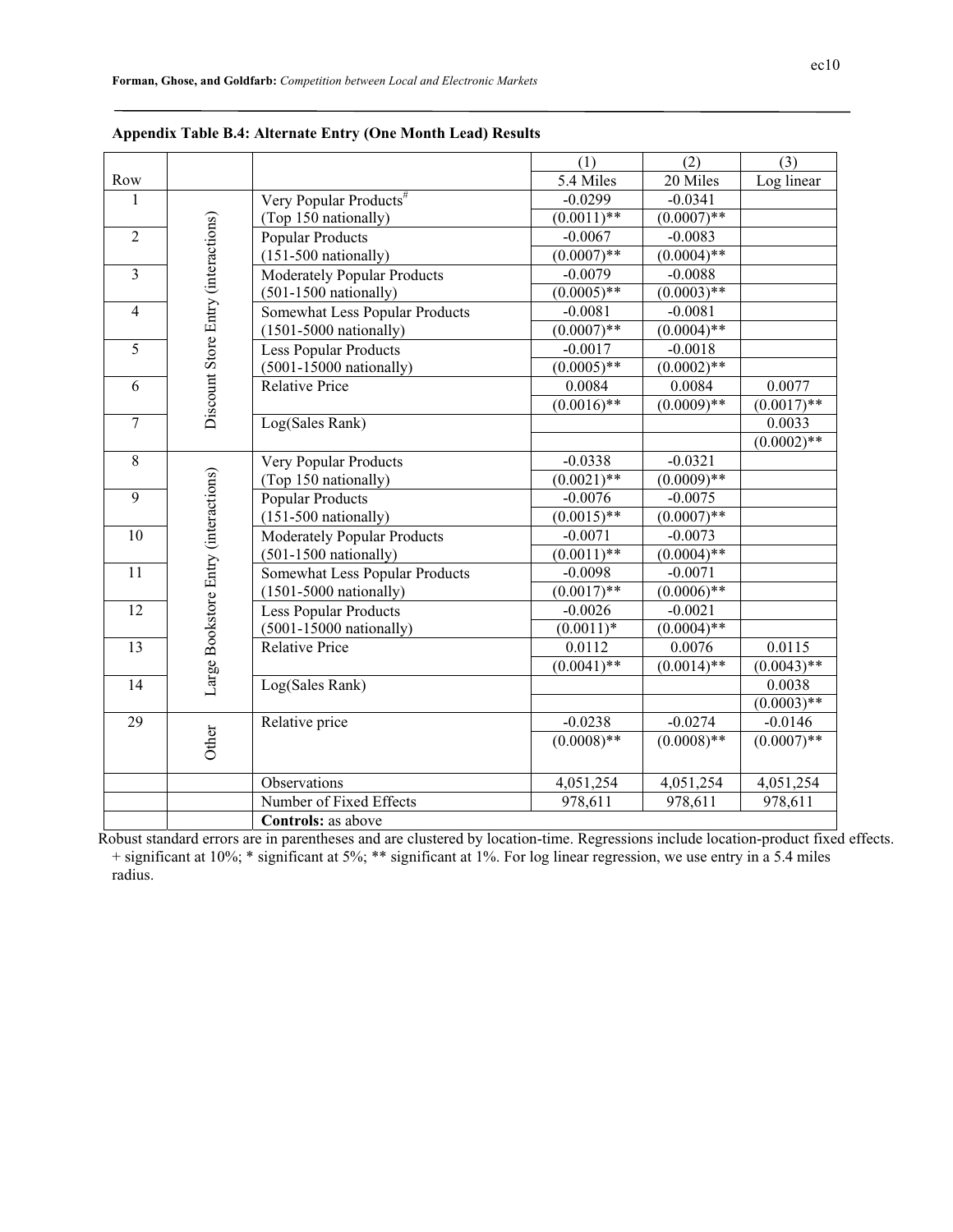| Row            |                                      |                                    | (1)                      | (2)           | (3)                              | (4)               |
|----------------|--------------------------------------|------------------------------------|--------------------------|---------------|----------------------------------|-------------------|
|                |                                      |                                    | Larger                   |               | Alternative Broadband Definition |                   |
|                |                                      |                                    | Choice set               | 5.4 Miles     | 20 Miles                         | <b>Sales Rank</b> |
| $\mathbf{1}$   |                                      | Very Popular Products <sup>#</sup> | $-0.0343$                | $-0.0320$     | $-0.0372$                        |                   |
|                |                                      | (Top 150 nationally)               | $(0.00\overline{11})$ ** | $(0.0012)$ ** | $(0.0008)$ **                    |                   |
| $\overline{2}$ | Discount Store Entry (interactions)  | <b>Popular Products</b>            | $-0.0018$                | $-0.0034$     | $-0.0061$                        |                   |
|                |                                      | $(151-500 \text{ nationally})$     | $(0.0005)$ **            | $(0.0008)$ ** | $(0.0005)$ **                    |                   |
| 3              |                                      | Moderately Popular Products        | 0.0018                   | $-0.0060$     | $-0.0080$                        |                   |
|                |                                      | $(501-1500 \text{ nationally})$    | $(0.0003)$ **            | $(0.0006)$ ** | $(0.0003)$ **                    |                   |
| $\overline{4}$ |                                      | Somewhat Less Popular Products     | $-0.0007$                | $-0.0082$     | $-0.0084$                        |                   |
|                |                                      | $(1501-5000 \text{ nationally})$   | $(0.0003) +$             | $(0.0009)$ ** | $(0.0004)$ **                    |                   |
| $\overline{5}$ |                                      | Less Popular Products              | 0.0006                   | $-0.0019$     | $-0.0020$                        |                   |
|                |                                      | $(5001-15000 \text{ nationally})$  | $(0.0002)*$              | $(0.0007)$ ** | $(0.0003)$ **                    |                   |
| 6              |                                      | <b>Relative Price</b>              | 0.0166                   | 0.0147        | 0.0107                           | 0.0153            |
|                |                                      |                                    | $(0.0012)$ <sup>**</sup> | $(0.0022)$ ** | $(0.0010)**$                     | $(0.0022)$ **     |
| $\overline{7}$ |                                      | Log(Sales Rank)                    |                          |               |                                  | 0.0034            |
|                |                                      |                                    |                          |               |                                  | $(0.0002)$ **     |
| $8\,$          |                                      | Very Popular Products              | $-0.0387$                | $-0.0339$     | $-0.0343$                        |                   |
|                |                                      | (Top 150 nationally)               | $(0.0023)$ **            | $(0.0025)$ ** | $(0.0011)$ **                    |                   |
| 9              | Large Bookstore Entry (interactions) | <b>Popular Products</b>            | $-0.0017$                | $-0.0029$     | $-0.0044$                        |                   |
|                |                                      | $(151-500$ nationally)             | (0.0012)                 | (0.0020)      | $(0.0008)$ **                    |                   |
| 10             |                                      | Moderately Popular Products        | 0.0041                   | $-0.0022$     | $-0.0047$                        |                   |
|                |                                      | $(501-1500 \text{ nationally})$    | $(0.0007)*$              | (0.0016)      | $(0.0006)$ **                    |                   |
| 11             |                                      | Somewhat Less Popular Products     | 0.0005                   | $-0.0074$     | $-0.0067$                        |                   |
|                |                                      | $(1501-5000 \text{ nationally})$   | (0.0009)                 | $(0.0025)$ ** | $(0.0009)$ **                    |                   |
| 12             |                                      | Less Popular Products              | 0.0009                   | $-0.0023$     | $-0.0022$                        |                   |
|                |                                      | $(5001-15000 \text{ nationally})$  | $(0.0005) +$             | (0.0018)      | $(0.0006)$ **                    |                   |
| 13             |                                      | <b>Relative Price</b>              | 0.0207                   | 0.0183        | 0.0145                           | 0.0228            |
|                |                                      |                                    | $(0.0031)$ **            | $(0.0061)$ ** | $(0.0021)$ **                    | $(0.0063)$ **     |
| 14             |                                      | Log(Sales Rank)                    |                          |               |                                  | 0.0035            |
|                |                                      |                                    |                          |               |                                  | $(0.0004)$ **     |
| 15             |                                      | Relative price                     | $-0.015$                 | $-0.0237$     | $-0.0268$                        | $-0.0146$         |
|                | Other                                |                                    | $(0.0004)$ **            | $(0.0007)$ ** | $(0.0008)$ **                    | $(0.0007)$ **     |
|                |                                      |                                    |                          |               |                                  |                   |
|                |                                      | Observations                       | 9,420,562                | 4,051,254     | 4,051,254                        | 4,051,254         |
|                |                                      | Number of Fixed Effects            | 2,933,794                | 978,611       | 978,611                          | 978,611           |
|                |                                      | Controls: as above                 |                          |               |                                  |                   |

|  |  |  |  | Appendix Table B.5: Larger Choice Set and Alternative Broadband Definition: linear interpolation |
|--|--|--|--|--------------------------------------------------------------------------------------------------|
|  |  |  |  |                                                                                                  |

Robust standard errors are in parentheses and are clustered by location-time. Regressions include location-product fixed effects. + significant at 10%; \* significant at 5%; \*\* significant at 1%. For sales rank regression, we use entry in a 5.4 miles radius.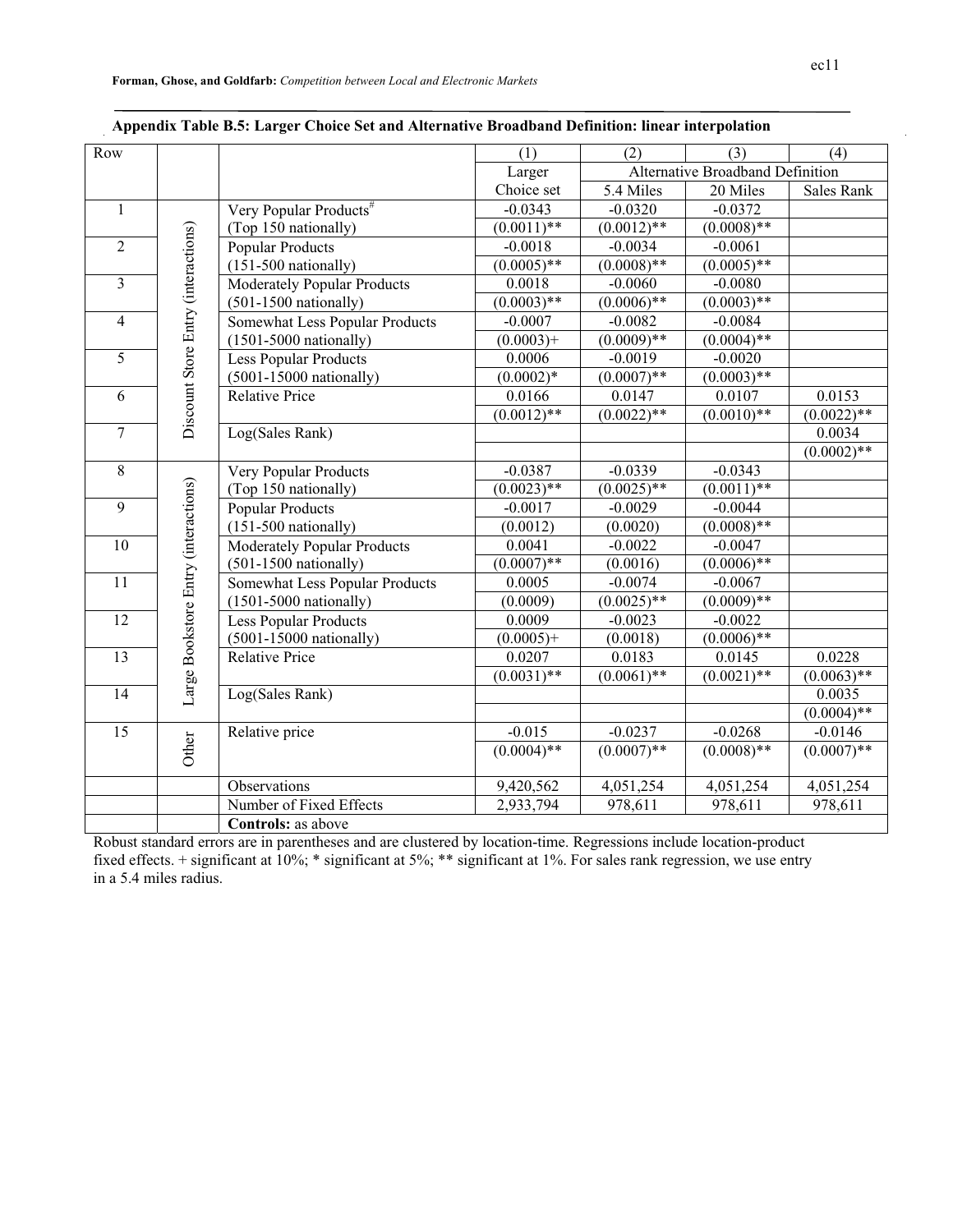| ec12 |
|------|
|      |

| Row                     |                                 |                                    | (1)                | (2)           | (3)           |
|-------------------------|---------------------------------|------------------------------------|--------------------|---------------|---------------|
|                         |                                 |                                    | <b>High Growth</b> | Low Growth    | Intermediate  |
|                         |                                 |                                    |                    |               | Growth        |
| $\mathbf{1}$            |                                 | Very Popular Products <sup>#</sup> | $-0.0278$          | $-0.0325$     | $-0.0334$     |
|                         |                                 | (Top 150 nationally)               | $(0.0028)$ **      | $(0.0022)$ ** | $(0.0018)$ ** |
| $\overline{2}$          |                                 | <b>Popular Products</b>            | $-0.0037$          | $-0.0086$     | $-0.0013$     |
|                         |                                 | $(151-500 \text{ rationally})$     | $(0.0020) +$       | $(0.0015)$ ** | (0.0012)      |
| $\overline{\mathbf{3}}$ |                                 | <b>Moderately Popular Products</b> | $-0.0069$          | $-0.0079$     | $-0.005$      |
|                         | tions)                          | $(501-1500 \text{ nationally})$    | $(0.0015)$ **      | $(0.0009)$ ** | $(0.0009)**$  |
| $\overline{4}$          |                                 | Somewhat Less Popular Products     | $-0.0081$          | $-0.0062$     | $-0.0096$     |
|                         |                                 | $(1501-5000 \text{ nationally})$   | $(0.0025)$ **      | $(0.0012)$ ** | $(0.0013)$ ** |
| 5                       |                                 | <b>Less Popular Products</b>       | $-0.0048$          | $-0.0005$     | $-0.0023$     |
|                         | Discount Store Entry (interac-  | $(5001-15000 \text{ rationally})$  | $(0.0016)$ **      | (0.0008)      | $(0.0012) +$  |
| 6                       |                                 | <b>Relative Price</b>              | 0.0106             | 0.0087        | 0.0208        |
|                         |                                 |                                    | $(0.0052)*$        | $(0.0029)$ ** | $(0.0035)$ ** |
| $\overline{7}$          |                                 | Very Popular Products              | $-0.0174$          | $-0.0426$     | $-0.0362$     |
|                         | Large Bookstore Entry (interac- | (Top 150 nationally)               | $(0.0053)$ **      | $(0.0051)$ ** | $(0.0034)$ ** |
| 8                       |                                 | <b>Popular Products</b>            | 0.01               | $-0.004$      | $-0.0056$     |
|                         |                                 | $(151-500$ nationally)             | $(0.0050)*$        | (0.0043)      | $(0.0024)$ *  |
| 9                       |                                 | <b>Moderately Popular Products</b> | 0.0112             | $-0.0052$     | $-0.0047$     |
|                         | tions)                          | $(501-1500 \text{ nationally})$    | $(0.0044)*$        | (0.0033)      | $(0.0020)*$   |
| 10                      |                                 | Somewhat Less Popular Products     | 0.0001             | $-0.0043$     | $-0.0097$     |
|                         |                                 | $(1501 - 5000 \text{ nationally})$ | (0.0061)           | (0.0055)      | $(0.0031)$ ** |
| 11                      |                                 | <b>Less Popular Products</b>       | 0.0046             | $-0.006$      | $-0.0025$     |
|                         |                                 | $(5001-15000 \text{ nationally})$  | (0.0036)           | (0.0043)      | (0.0024)      |
| 12                      |                                 | <b>Relative Price</b>              | 0.0455             | 0.0467        | 0.0032        |
|                         |                                 |                                    | $(0.0192)*$        | $(0.0155)$ ** | (0.0067)      |
| 13                      |                                 | Relative price                     | $-0.0228$          | $-0.0230$     | $-0.0247$     |
|                         | Other                           |                                    | $(0.0016)$ **      | $(0.0016)$ ** | $(0.0011)$ ** |
|                         |                                 |                                    |                    |               |               |
|                         |                                 | Observations                       | 926,840            | 836,896       | 1,935,702     |
|                         |                                 | Number of Fixed Effects            | 222,772            | 203,105       | 467,509       |
|                         |                                 | <b>Controls:</b> as above          |                    |               |               |

| Appendix Table B.6: Differences in population growth based on census place data |  |  |  |  |
|---------------------------------------------------------------------------------|--|--|--|--|
|---------------------------------------------------------------------------------|--|--|--|--|

High growth locations are defined as those in which population change in the Census Place for the location between the 1990 and 2000 decennial Censuses was above the  $75<sup>th</sup>$  percentile; low growth locations are defined as those for which the population change was below the  $25<sup>th</sup>$  percentile; intermediate growth areas as defined as those between the  $25<sup>th</sup>$  and  $75<sup>th</sup>$  percentiles. Robust standard errors are in parentheses and are clustered by location-time. Regressions include location-product fixed effects. + significant at 10%; \* significant at 5%; \*\* significant at 1%.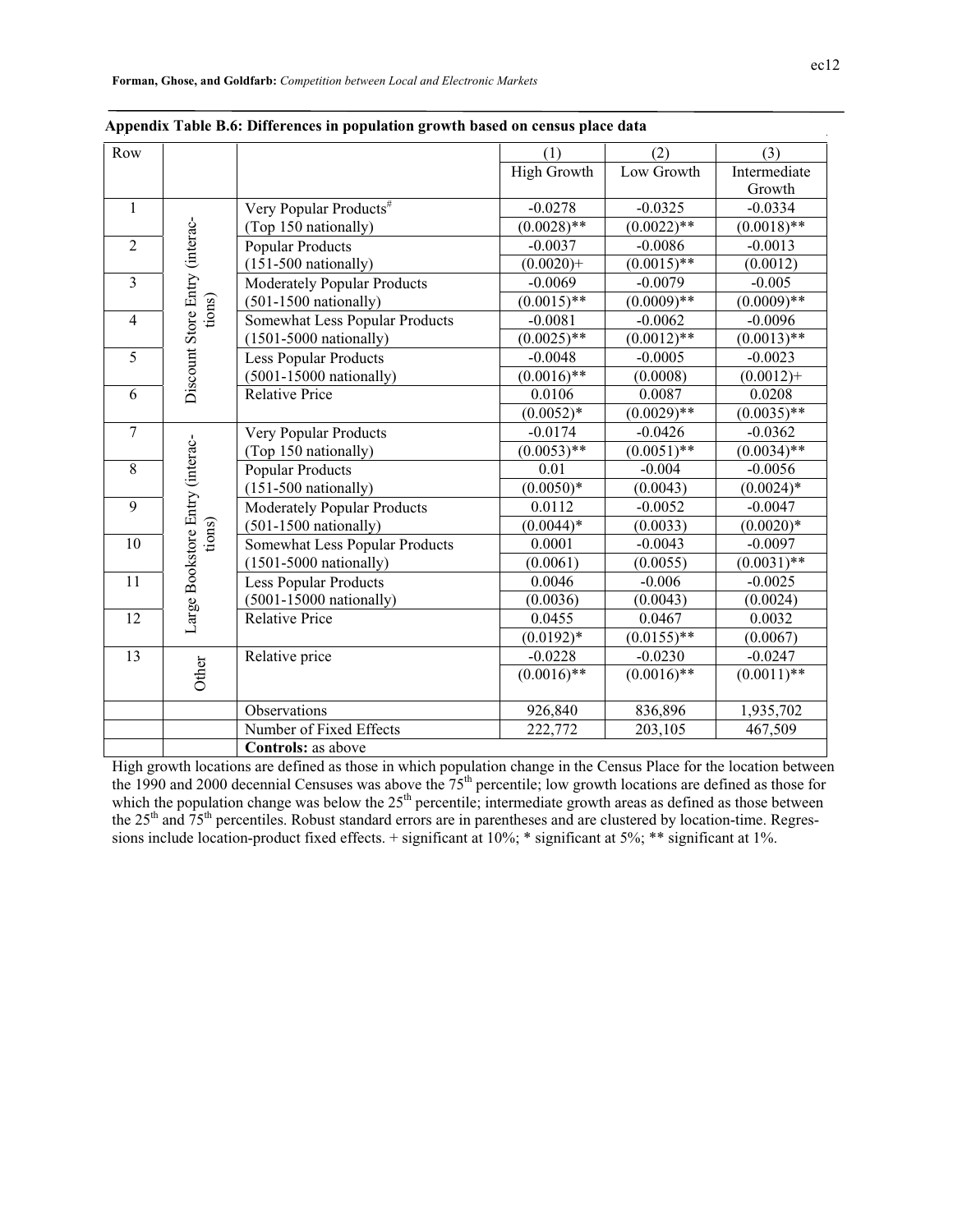| r 1                             |                                    | <b>State Controls</b>  |               |               |                 | MSA and non-MSA State |               |
|---------------------------------|------------------------------------|------------------------|---------------|---------------|-----------------|-----------------------|---------------|
|                                 |                                    | Time                   | Holiday       | Time          | Time            | <b>Time Trends</b>    | Holiday       |
|                                 |                                    | Trends                 | Dummies       | Trends +      | Trends +        | 5.4 Miles             | Controls      |
|                                 |                                    | 5.4 Miles              | 5.4 Miles     | Holiday       | Holiday         |                       | 5.4 Miles     |
|                                 |                                    |                        |               | Dummies       | Dummies         |                       |               |
|                                 |                                    |                        |               | 5.4 Miles     | 20 Miles        |                       |               |
|                                 |                                    | (1)                    | (2)           | (3)           | (4)             | (5)                   | (6)           |
|                                 | Very Popular Products <sup>#</sup> | $-0.0315$              | $-0.0322$     | $-0.0317$     | $-0.0371$       | $-0.0315$             | $-0.0322$     |
|                                 | (Top 150 nationally)               | $(0.0012)$ **          | $(0.0012)$ ** | $(0.0012)$ ** | $(0.0008)$ **   | $(0.0012)$ **         | $(0.0012)$ ** |
|                                 | <b>Popular Products</b>            | $-0.0031$              | $-0.0036$     | $-0.0032$     | $-0.0061$       | $-0.0031$             | $-0.0036$     |
|                                 | $(151-500$ nationally)             | $(0.0008)$ **          | $(0.0008)$ ** | $(0.0008)$ ** | $(0.0005)$ **   | $(0.0008)$ **         | $(0.0008)$ ** |
|                                 | <b>Moderately Popular Products</b> | $-0.0057$              | $-0.0061$     | $-0.0058$     | $-0.0079$       | $-0.0057$             | $-0.0061$     |
| tions)                          | $(501-1500 \text{ nationally})$    | $(0.0006)$ **          | $(0.0006)$ ** | $(0.0006)$ ** | $(0.0003)$ **   | $(0.0006)$ **         | $(0.0006)$ ** |
|                                 | Somewhat Less Popular Prod-        | $-0.0080$              | $-0.0083$     | $-0.0081$     | $-0.0083$       | $-0.0080$             | $-0.0083$     |
| Discount Store Entry (interac-  | ucts (1501-5000 nationally)        | $(0.0009)$ **          | $(0.0009)$ ** | $(0.0009)$ ** | $(0.0004)$ **   | $(0.0009)**$          | $(0.0009)$ ** |
|                                 | Less Popular Products              | $-0.0016$              | $-0.0018$     | $-0.0016$     | $-0.0018$       | $-0.0016$             | $-0.0018$     |
|                                 | $(5001-15000 \text{ nationally})$  | $(0.0007)*$            | $(0.0007)$ ** | $(0.0007)^*$  | $(0.0003)$ **   | $(0.0007)$ **         | $(0.0007)$ ** |
|                                 | <b>Relative Price</b>              | 0.0145                 | 0.0145        | 0.0143        | 0.0148          | 0.0145                | 0.0144        |
|                                 |                                    | $(0.0022)$ **          | $(0.0022)$ ** | $(0.0022)$ ** | $(0.0021)$ **   | $(0.0022)$ **         | $(0.0022)$ ** |
|                                 | Very Popular Products              | $-0.0336$              | $-0.0332$     | $-0.0331$     | $-0.0340$       | $-0.0336$             | $-0.0333$     |
|                                 | (Top 150 nationally)               | $(0.0025)$ **          | $(0.0025)$ ** | $(0.0025)$ ** | $(0.0011)^{**}$ | $(0.0025)$ **         | $(0.0025)$ ** |
|                                 | <b>Popular Products</b>            | $-0.0026$              | $-0.0024$     | $-0.0022$     | $-0.0041$       | $-0.0026$             | $-0.0025$     |
|                                 | $(151-500$ nationally)             | (0.0020)               | (0.0019)      | (0.0019)      | $(0.0008)$ **   | (0.0020)              | (0.0019)      |
|                                 | Moderately Popular Products        | $-0.0021$              | $-0.0019$     | $-0.0019$     | $-0.0046$       | $-0.0021$             | $-0.0019$     |
| tions)                          | $(501-1500 \text{ nationally})$    | (0.0016)               | (0.0016)      | (0.0016)      | $(0.0006)$ **   | (0.0016)              | (0.0016)      |
|                                 | Somewhat Less Popular Prod-        | $-0.0074$              | $-0.0072$     | $-0.0072$     | $-0.0066$       | $-0.0074$             | $-0.0072$     |
| Large Bookstore Entry (interac- | ucts (1501-5000 nationally)        | $(0.0025)$ **          | $(0.0025)$ ** | $(0.0025)$ ** | $(0.0009)$ **   | $(0.0025)$ **         | $(0.0025)*$   |
|                                 | <b>Less Popular Products</b>       | $-0.0024$              | $-0.0022$     | $-0.0024$     | $-0.0022$       | $-0.0024$             | $-0.0022$     |
|                                 | $(5001-15000 \text{ nationally})$  | (0.0018)               | (0.0018)      | (0.0018)      | $(0.0006)**$    | (0.0018)              | (0.0018)      |
|                                 | <b>Relative Price</b>              | 0.0228                 | 0.0188        | 0.0191        | 0.0148          | 0.0186                | 0.0188        |
|                                 |                                    | $(0.0063)$ **          | $(0.0061)$ ** | $(0.0061)$ ** | $(0.0021)$ **   | $(0.0061)$ **         | $(0.0061)$ ** |
|                                 | Relative price                     | $-0.0185$              | $-0.0237$     | $-0.0236$     | $-0.0268$       | $-0.0237$             | $-0.0237$     |
| Other                           |                                    | $(0.0061)^{**}$        | $(0.0007)$ ** | $(0.0007)$ ** | $(0.0008)**$    | $(0.0007)$ **         | $(0.0007)$ ** |
|                                 |                                    |                        |               |               |                 |                       |               |
|                                 | Observations                       | $\overline{4,}051,254$ | 4,051,254     | 4,051,254     | 4,051,254       | 4,051,254             | 4,051,254     |
|                                 | Number of Fixed Effects            | 978,611                | 978,611       | 978,611       | 978,611         | 978,611               | 978,611       |
|                                 | Controls: As above plus:           |                        |               |               |                 |                       |               |

#### **Appendix Table B.7: Inclusion of State and MSA time trends and holiday controls**

- State time trends (column 1)

- State dummies interacted with holiday (November-December) dummies (column 2)

- State time trends plus state-holiday (November-December) dummies (columns 3 and 4)

- State MSA and non-MSA time trends (column 5)

- State MSA and non-MSA holiday (November-December) dummies (column 6)

In columns 5 and 6, controls are included for all MSAs within a state plus non-MSA state areas (91 dummies interacted with time trends and holiday dummies). Robust standard errors are in parentheses and are clustered by location-time. Regressions include location-product fixed effects.

# Base is *unpopular books* ranked 15000 and up.

+ significant at 10%; \* significant at 5%; \*\* significant at 1%.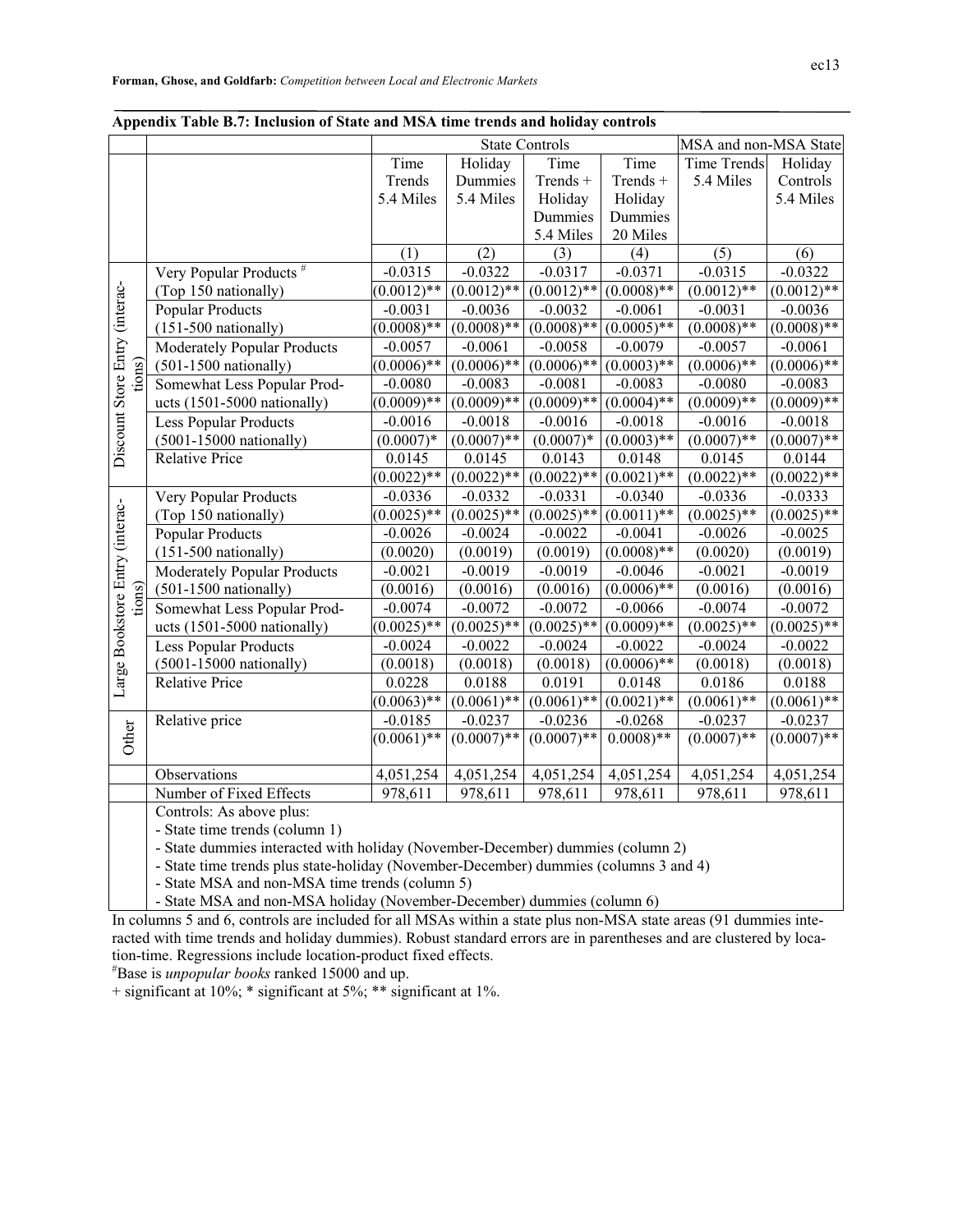|                         |                                      | дррсним тарк рю. Биктеп мауз со стеат шізмік ртісся |                          |               |                 |               |
|-------------------------|--------------------------------------|-----------------------------------------------------|--------------------------|---------------|-----------------|---------------|
|                         |                                      |                                                     | (1)                      | (2)           | (3)             | (4)           |
| Row                     |                                      |                                                     | Drop miss-               | Includes      | Imputing        | Imputing      |
|                         |                                      |                                                     | ing prices               | missing       | prices using    | prices using  |
|                         |                                      |                                                     |                          | price inte-   | prior/future    | linear re-    |
|                         |                                      |                                                     |                          | raction       | month prices    | gression      |
| $\mathbf{1}$            |                                      | Very Popular Products <sup>#</sup>                  | $-0.0348$                | $-0.0322$     | $-0.0322$       | $-0.0322$     |
|                         |                                      | (Top 150 nationally)                                | $(0.0013)$ **            | $(0.0012)$ ** | $(0.0012)$ **   | $(0.0012)$ ** |
| $\overline{2}$          |                                      | <b>Popular Products</b>                             | $-0.0066$                | $-0.0037$     | $-0.0036$       | $-0.0035$     |
|                         |                                      | $(151-500$ nationally)                              | $(0.0009)**$             | $(0.0008)$ ** | $(0.0008)$ **   | $(0.0008)$ ** |
| $\overline{\mathbf{3}}$ | Discount Store Entry (interactions)  | Moderately Popular Products                         | $-0.0086$                | $-0.0062$     | $-0.0063$       | $-0.0063$     |
|                         |                                      | $(501-1500$ nationally)                             | $(0.0007)$ **            | $(0.0006)$ ** | $(0.0006)$ **   | $(0.0006)$ ** |
| $\overline{\mathbf{4}}$ |                                      | <b>Somewhat Less Popular Products</b>               | $-0.0136$                | $-0.0083$     | $-0.0082$       | $-0.0082$     |
|                         |                                      | $(1501 - 5000 \text{ nationally})$                  | $(0.0011)$ **            | $(0.0009)$ ** | $(0.0009)$ **   | $(0.0009)$ ** |
| 5                       |                                      | Less Popular Products                               | $-0.0046$                | $-0.0019$     | $-0.0018$       | $-0.0018$     |
|                         |                                      | $(5001-15000 \text{ rationally})$                   | $(0.0007)$ **            | $(0.0007)$ ** | $(0.0007)$ **   | $(0.0007)$ ** |
| 6                       |                                      | <b>Relative Price</b>                               | 0.0183                   | 0.0157        | 0.0184          | 0.0175        |
|                         |                                      |                                                     | $(0.0028)$ **            | $(0.0027)$ ** | $(0.0023)^{**}$ | $(0.0022)$ ** |
| $\overline{7}$          |                                      | <b>Missing Price</b>                                |                          | $-0.0010$     |                 |               |
|                         |                                      |                                                     |                          | (0.0012)      |                 |               |
| 8                       |                                      | Very Popular Products                               | $-0.0364$                | $-0.0323$     | $-0.0342$       | $-0.0341$     |
|                         | Large Bookstore Entry (interactions) | (Top 150 nationally)                                | $\overline{(0.0028)}$ ** | $(0.0026)$ ** | $(0.0025)$ **   | $(0.0025)$ ** |
| 9                       |                                      | <b>Popular Products</b>                             | $-0.0059$                | $-0.0012$     | $-0.0031$       | $-0.0030$     |
|                         |                                      | $(151-500 \text{ nationally})$                      | $(0.0022)$ **            | (0.0021)      | (0.0020)        | (0.0020)      |
| 10                      |                                      | <b>Moderately Popular Products</b>                  | $-0.0048$                | $-0.0007$     | $-0.0026$       | $-0.0026$     |
|                         |                                      | $(501-1500$ nationally)                             | $(0.0019)*$              | (0.0018)      | (0.0016)        | $(0.0016)$ ** |
| 11                      |                                      | <b>Somewhat Less Popular Products</b>               | $-0.0146$                | $-0.0064$     | $-0.0076$       | $-0.0075$     |
|                         |                                      | $(1501 - 5000 \text{ nationally})$                  | $(0.0032)$ **            | $(0.0026)*$   | $(0.0025)^{**}$ | (0.0025)      |
| $\overline{12}$         |                                      | Less Popular Products                               | $-0.0059$                | $-0.0015$     | $-0.0025$       | $-0.0024$     |
|                         |                                      | $(5001-15000 \text{ rationally})$                   | $(0.0023)$ **            | $(0.0019)$ ** | (0.0018)        | (0.0018)      |
| 13                      |                                      | <b>Relative Price</b>                               | 0.0139                   | 0.0111        | 0.0220          | 0.0210        |
|                         |                                      |                                                     | $\overline{(0.0076)}$ ** | $(0.0073)$ ** | $(0.0062)$ **   | $(0.0061)$ ** |
| 14                      |                                      | <b>Missing Price</b>                                |                          | 0.0073        |                 |               |
|                         |                                      |                                                     |                          | $(0.0028)$ ** |                 |               |
| 15                      |                                      | Relative price (not interacted)                     | $-0.0350$                | $-0.0237$     | $-0.0013$       | $-0.0019$     |
|                         | Other                                |                                                     | $(0.0009)$ **            | $(0.0008)$ ** | $(0.0006)*$     | $(0.0005)$ ** |
|                         |                                      |                                                     |                          |               |                 |               |
|                         |                                      | Observations                                        | 3,790,471                | 4,051,254     | 4,051,254       | 4,051,254     |
|                         |                                      | Number of Fixed Effects                             | 956,102                  | 978,611       | 978,611         | 978,611       |
|                         |                                      | Controls: as above in Appendix Table B1             |                          |               |                 |               |
|                         |                                      |                                                     |                          |               |                 |               |

Robust standard errors are in parentheses and are clustered by location-time. Regressions include location-product fixed effects. # Base is *unpopular books* ranked 15000 and up.

+ significant at 10%; \* significant at 5%; \*\* significant at 1%. Entry is defined with a 5.4 mile radius.